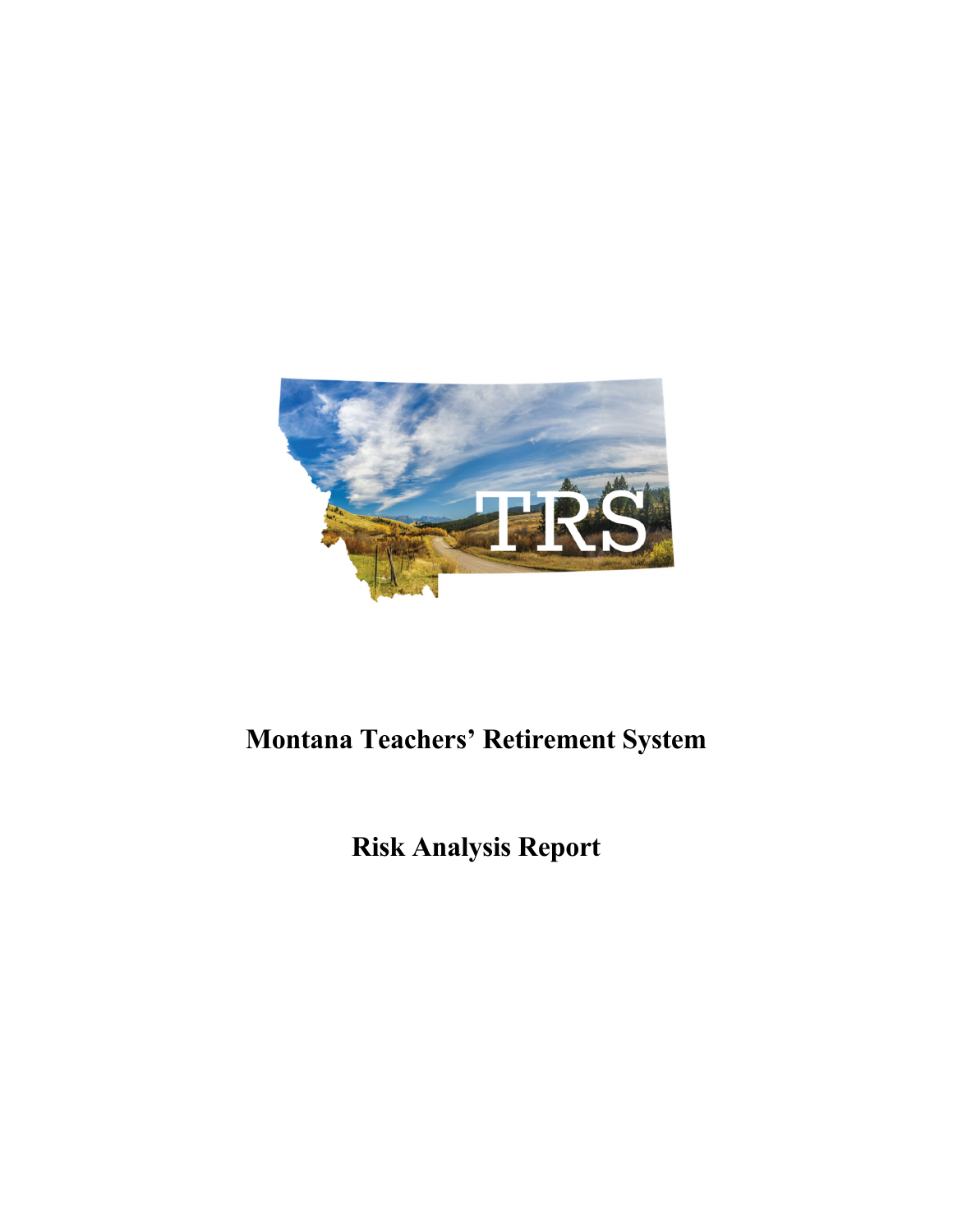| <b>Section</b>              | Page |
|-----------------------------|------|
| <b>Certification Letter</b> |      |
|                             |      |
|                             |      |
|                             |      |
|                             |      |
|                             |      |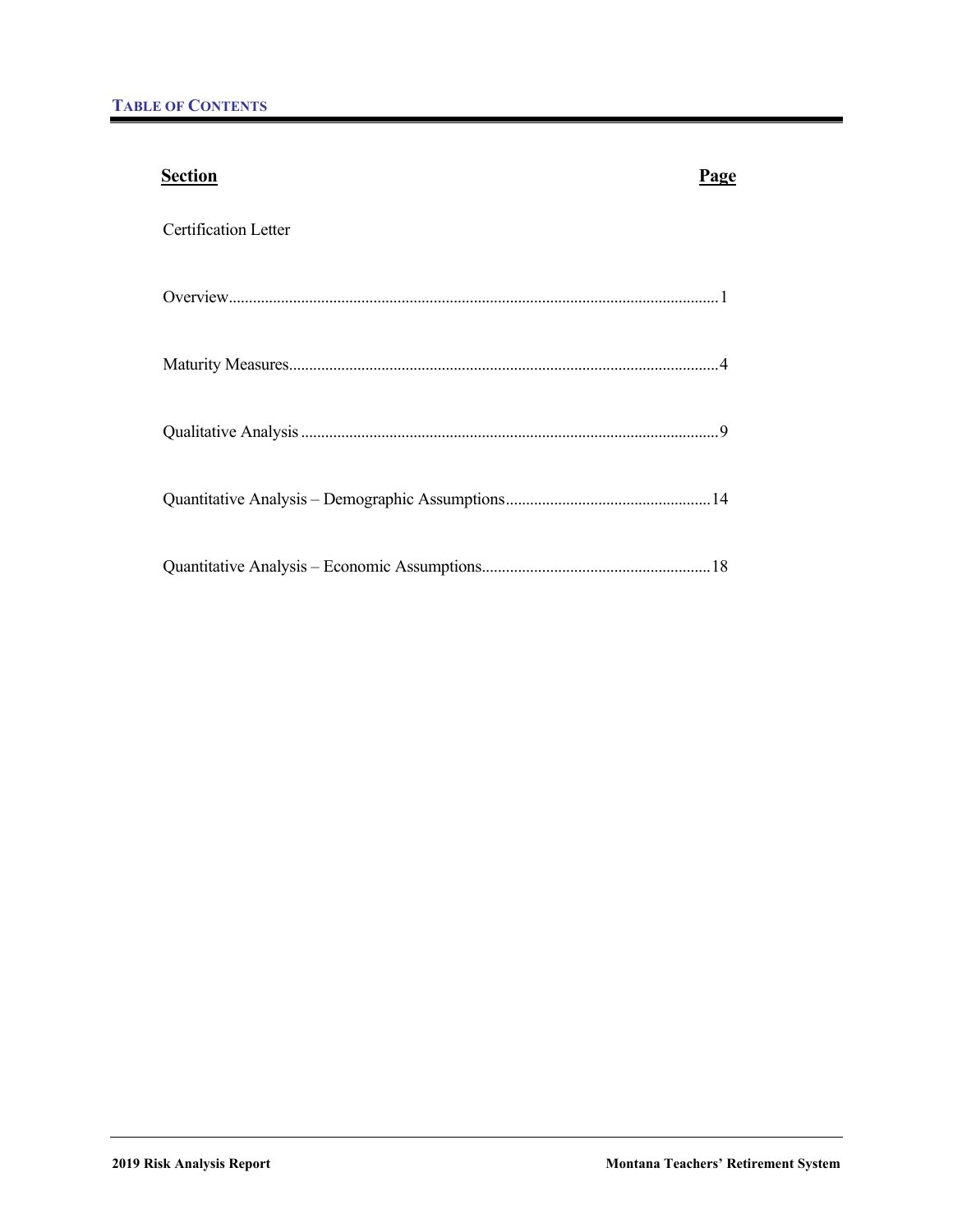

April 6, 2020

Teachers' Retirement Board State of Montana 1500 Sixth Avenue Helena, MT 59620-0139

## **Re: Risk Analysis Report**

Dear Members of the Board:

At your request, we have performed a study of the actuarial-related risks faced by the Teachers' Retirement System (TRS). This report is designed to support and expand on the actuarial valuation report that we prepare annually for basic benefits valuation for TRS. While the exhibits and graphs shown in this report are based on the July 1, 2019 TRS actuarial valuation, the analysis of the results and the discussion of the implications for TRS and its stakeholders are expected to remain substantially unchanged for the next few years.

The primary objective of this report is to provide the analysis of risk, as required under Actuarial Standard of Practice Number 51, *Assessment and Disclosure of Risk Associated with Measuring Pension Obligations and Determining Pension Plan Contributions.* There are other risks that TRS faces, including issues such as cyber security, a catastrophe to the physical location, and many others. These are outside the scope of our analysis, which focuses only on those risks relating to the variance in the measurement of the benefit obligations as well as the contribution rates. There is no specific action by the TRS Board either required or expected in response to this report, although it is possible that a deeper understanding of the risks faced by TRS may prompt some additional discussion or study.

In preparing our report, we utilized the data, methods, assumptions, and benefit provisions described in the July 1, 2019 actuarial valuation of TRS. That report should be consulted for a complete description of how our work was performed. Some of the results in this report are based upon modifying one or more of the valuation assumptions as noted in the discussion of the analysis being performed.

The consultants who worked on this assignment are pension actuaries with significant public plan experience. In addition, the signing actuaries are independent of the System and the plan sponsor. We are not aware of any relationship that would impair the objectivity of our work.

> Off Offices in Kennesaw, GA • Bellevue, NE 3550 Busbee Pkwy, Suite 250, Kennesaw, GA 30144 Phone (678) 388-1700 • Fax (678) 388-1730 www.CavMacConsulting.com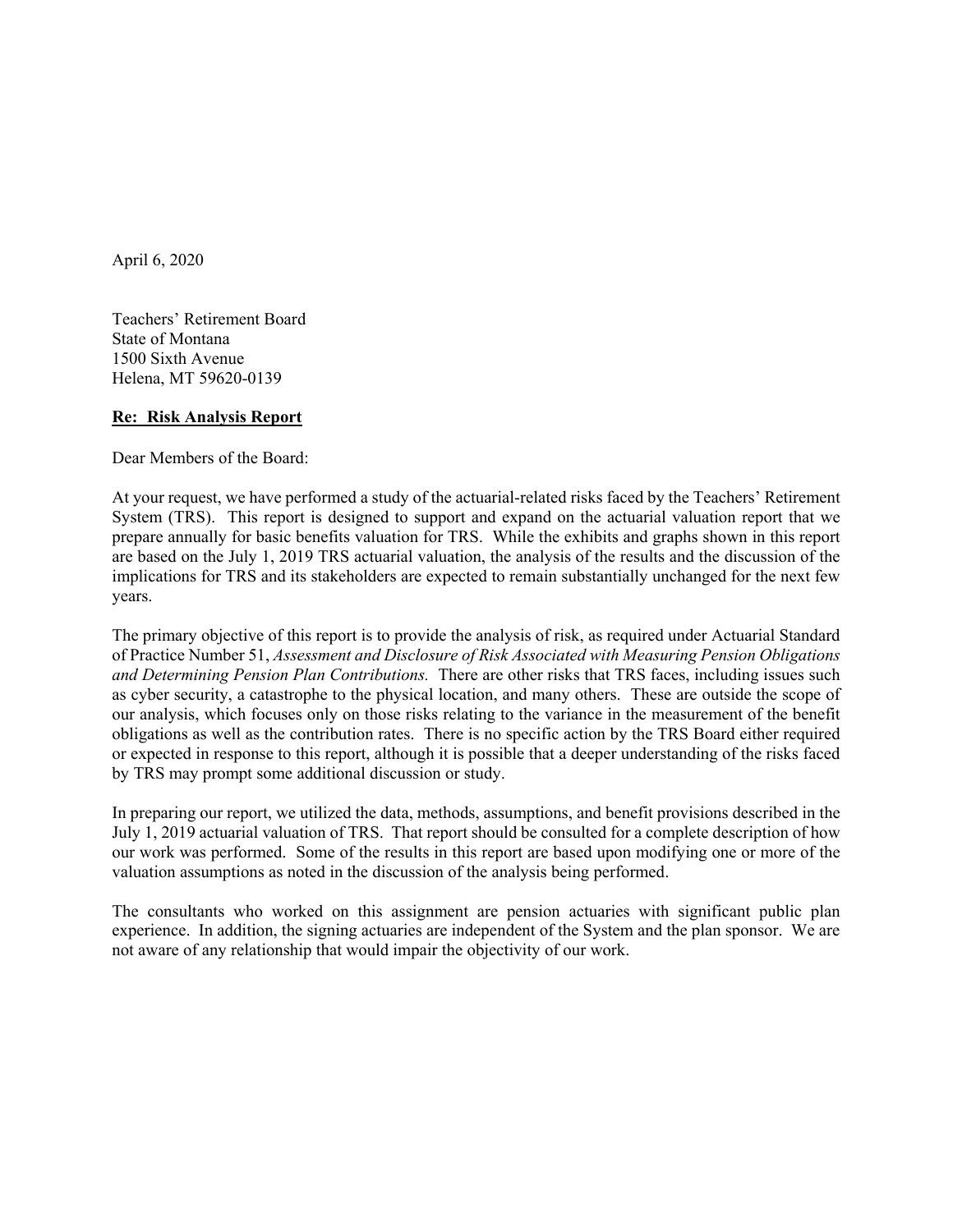April 6, 2020 Page 2



On the basis of the foregoing, we hereby certify that, to the best of our knowledge and belief, this report is complete and accurate. The valuation, on which this analysis was based, was prepared in accordance with principles of practice prescribed by the Actuarial Standards Board. Furthermore, the actuarial calculations were performed by qualified actuaries in accordance with accepted actuarial procedures, based on the current provisions of the retirement system and on actuarial assumptions that are internally consistent and reasonable based on the actual experience of the System. I am a member of the American Academy of Actuaries and meet the Qualification Standards to render the actuarial opinion contained herein.

We respectfully submit the following report and look forward to discussing it with you.

Todel B. G

Todd B. Green, ASA, FCA, MAAA President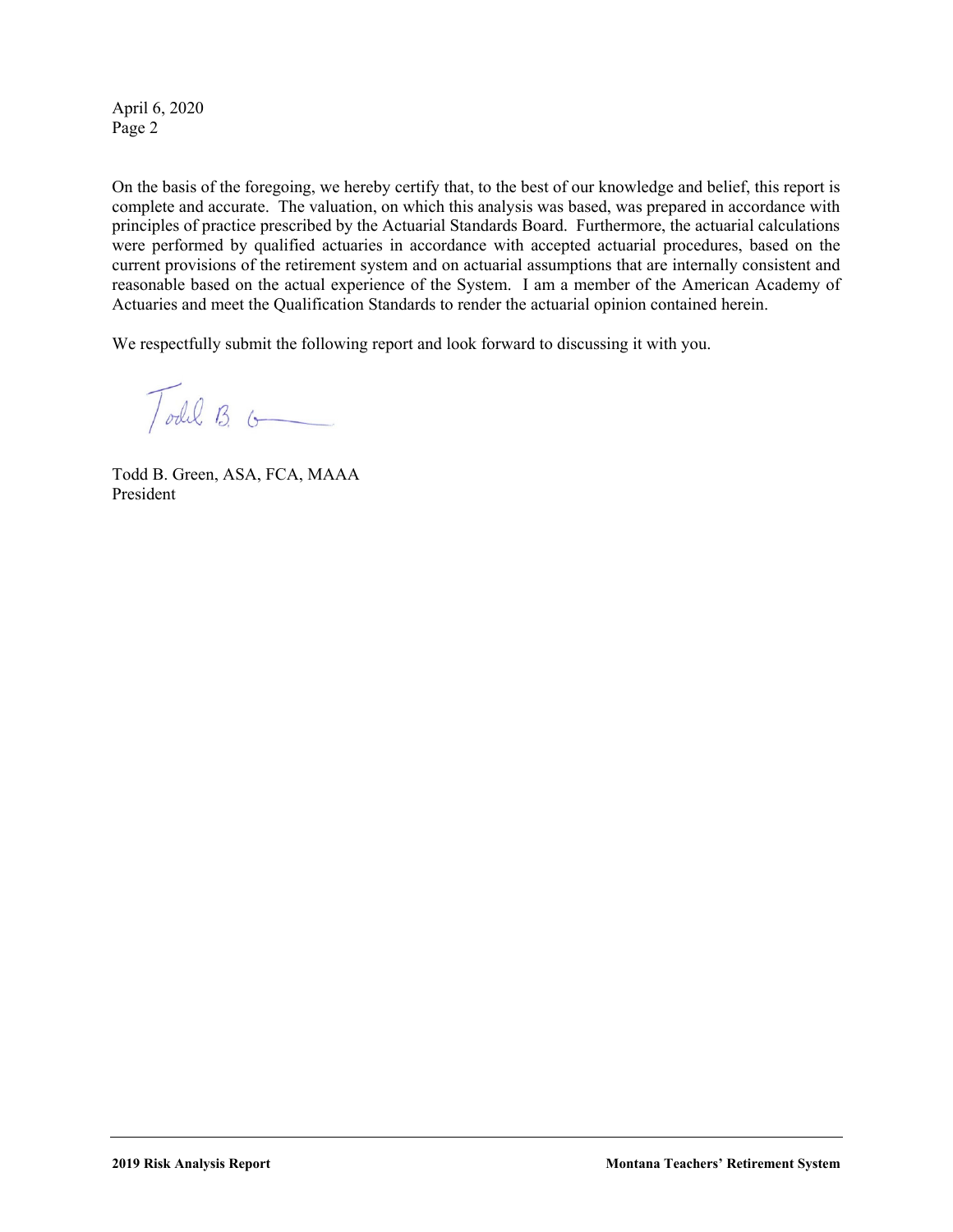

# *Actuarial Standard of Practice Number 51 (ASOP 51)*

Actuarial Standards of Practice (ASOPs) are issued by the Actuarial Standards Board and are binding for credentialed actuaries practicing in the United States. These standards generally identify what the actuary should consider, document and disclose when performing an actuarial assignment. In September, 2017, ASOP 51, *Assessment and Disclosure of Risk Associated with Measuring Pension Obligations and Determining Pension Plan Contributions*, was issued as final with application to measurement dates on or after November 1, 2018. This ASOP applies to funding valuations, actuarial projections, and actuarial cost studies of proposed plan changes.

A typical retirement system faces many different risks. The greatest risk for a retirement system is the inability to make benefit payments when due. If system assets are depleted, benefits may not be paid which could create legal and litigation risk. The term "risk" is most commonly associated with an outcome with undesirable results. However, in the actuarial world risk is defined as uncertainty. The actuarial valuation process uses many actuarial assumptions to project how future contributions and investment returns will meet the cash flow needs for future benefit payments. Of course, we know that actual experience will not unfold exactly as anticipated by the assumptions and that uncertainty, whether favorable or unfavorable, creates risk. ASOP 51 defines risk as the potential of actual future measurements deviating from expected future measurements due to actual experience that is different than the actuarial assumptions.

#### *Factors that have Historically Impacted Funded Status and Employer Contribution Rates*

The funding ratios and unfunded actuarial accrued liabilities (UAAL) calculated on both an actuarial value of assets and market value of assets basis for the past 11 valuations from July 1, 2009 to 2019 are shown on the first graph on the next page. The factors that caused changes in the UAAL for the past 11 valuations from July 1, 2009 to 2019 are shown in the second graph on the next page. The funded ratio on an actuarial value of assets basis steadily declined from 2009 to 2012 due to the recognition of the investment losses due to the great recessions. On July 1, 2013 the funded ratio increased due to the passage of HB 377 which reduced the Guaranteed Annual Benefit Adjustment provision of the System. On July 1, 2014, a court ordered injunction was issued to suspend the Guaranteed Annual Benefit Adjustment as noted in HB 377 which caused a decrease to the funded ratio. Since July 1, 2014 the funded ratio has steadily improved until July 1, 2018 in which the actuarial assumptions were updated to reflect recent experience which included the reduction of the discount rate and the assumed mortality was updated to reflect recent observed improvements in mortality experience. The July 1, 2019 valuation reflected a slight improvement in the funded ratio when compared to the July 1, 2018 valuation.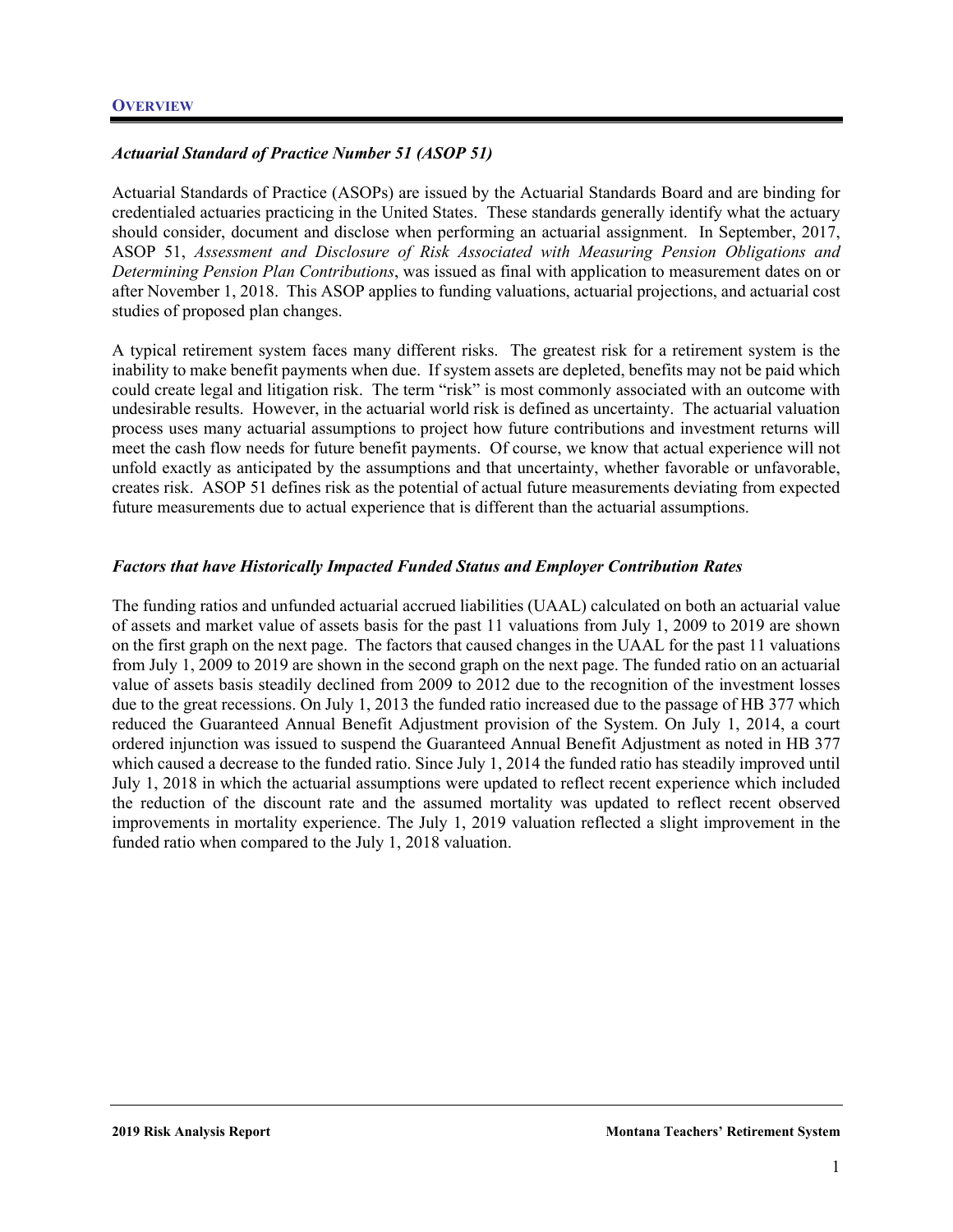



**2019 Risk Analysis Report Montana Teachers' Retirement System**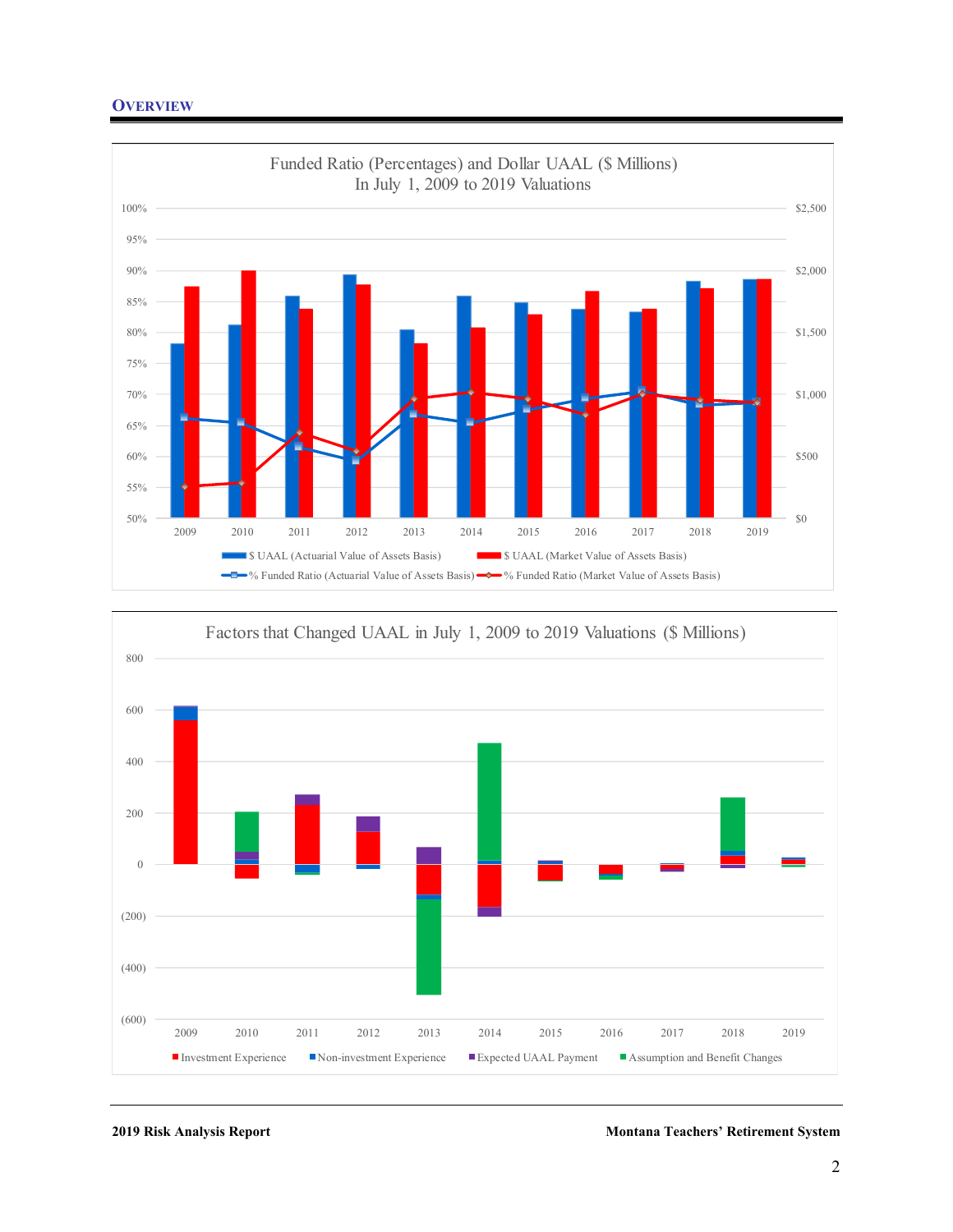

## *Identifying Risks*

The first step in a project such as this is to identify the significant risks that affect how TRS liabilities are measured and contributions determined. Some risks, such as investment return for a funded retirement plan, are obvious, but there are others that are not as clear. There is no definition of "significant" to clearly define which risks should be considered, nor is it possible to tell in advance whether certain risks are significant or not.

The identification of risks is also specific to the retirement plan being studied. Different plans expect different risks. Thus, this analysis for TRS is uniquely prepared for TRS and the risks it faces.

#### *Assessing Risks*

In this report, we consider a variety of risks faced by TRS. A common theme for most retirement plans is that risks change as a plan matures. Because this is a fundamental issue, ASOP 51 gives special attention to requiring the disclosure of appropriate measures of how a plan is maturing. In the section of this report that considers maturity measures, we provide a number of illustrations to help demonstrate this trend.

There are some risks that are inherently difficult to quantify, as well as some risks that are addressed by the way in which a system is designed to react. In our section on qualitative measures, we discuss some of these risks. We also discuss how the TRS funding and benefit policy is designed to help address the way in which TRS faces risks.

Finally, we conclude this report with numerical assessment of some of the significant demographic and economic risks. The point of this analysis is to provide some perspective on the magnitude of the risks faced by TRS.

#### *Conclusions*

Risk is not necessarily a negative concept. As humans, we regularly take risks such as driving in an automobile because we believe that the gain to be received outweighs the possible negative consequences. We do, however, take steps to mitigate the risk by looking both ways at an intersection before proceeding, wearing seatbelts, etc. We do these things, because we have some understanding of the sources of risk. The goal of this report is to help the TRS understand the major risks facing TRS funding, thereby allowing a reasoned approach to determining how to move into the future if negative experience emerges. Based on the current assets levels and projected cash flow characteristics, the largest risk factor facing TRS is short term investment volatility. Since both the benefits and the funding source of System are set in statute, there are no tools available to mitigate this risk. In this report, we have demonstrated alternative funding methods in which we demonstrate changing the employer contribution from a fixed statutory contribution to a layered amortization methodology. The layered amortization approach is discussed in more detail in this report, but the main benefit is that it allows the funding source of the System to fluctuate based on recent experience. Although it may have a higher cost in the short term, it eliminates the possibility that the System will have an undesirable outcome in the future.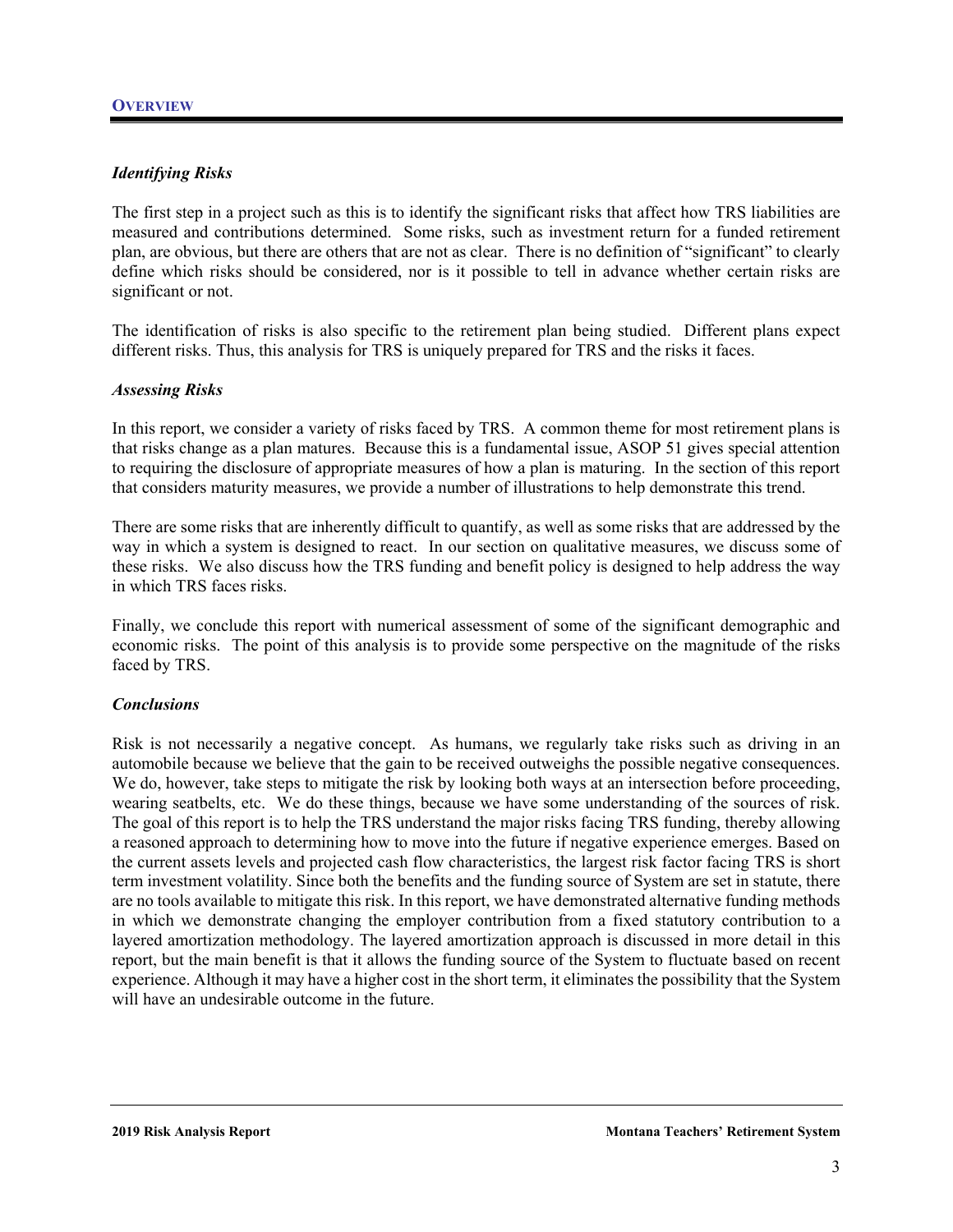# **MATURITY MEASURES**



In general, the aging of the population, including the retirement of the baby boomers, has created a shift in the demographics of most retirement systems. The demographic shift and maturing of the plans have increased the risk associated with funding the systems. There are different ways to measure and assess the maturity level of a retirement system and we will discuss several in this section of the report.

# **Historical Active to Retiree Ratio**

One way to assess the maturity of the system is to consider the ratio of active members to retirees. In the early years after a retirement system is established, the ratio of active to retired members will be very high as the system is largely composed of active members. As the system matures over time, the ratio starts to decline. A very mature system often has a ratio near or below one. In addition, if the size of the active membership declines over time, it can accelerate the decline in the ratio.



# **Asset Volatility Ratio**

As a retirement system matures, the size of the market value of assets increases relative to the covered payroll of active members, on which the System is funded. The size of the plan assets relative to covered payroll, sometimes referred to as the asset volatility ratio, is an important indicator of the contribution risk for the System. The higher this ratio, the more sensitive a plan's contribution rate is to investment return volatility.

Even though the System is funded with statutory contribution rates, these measures are still meaningful as an indication of the expected pressure on the portion of the statutory employer funding required for pension benefits.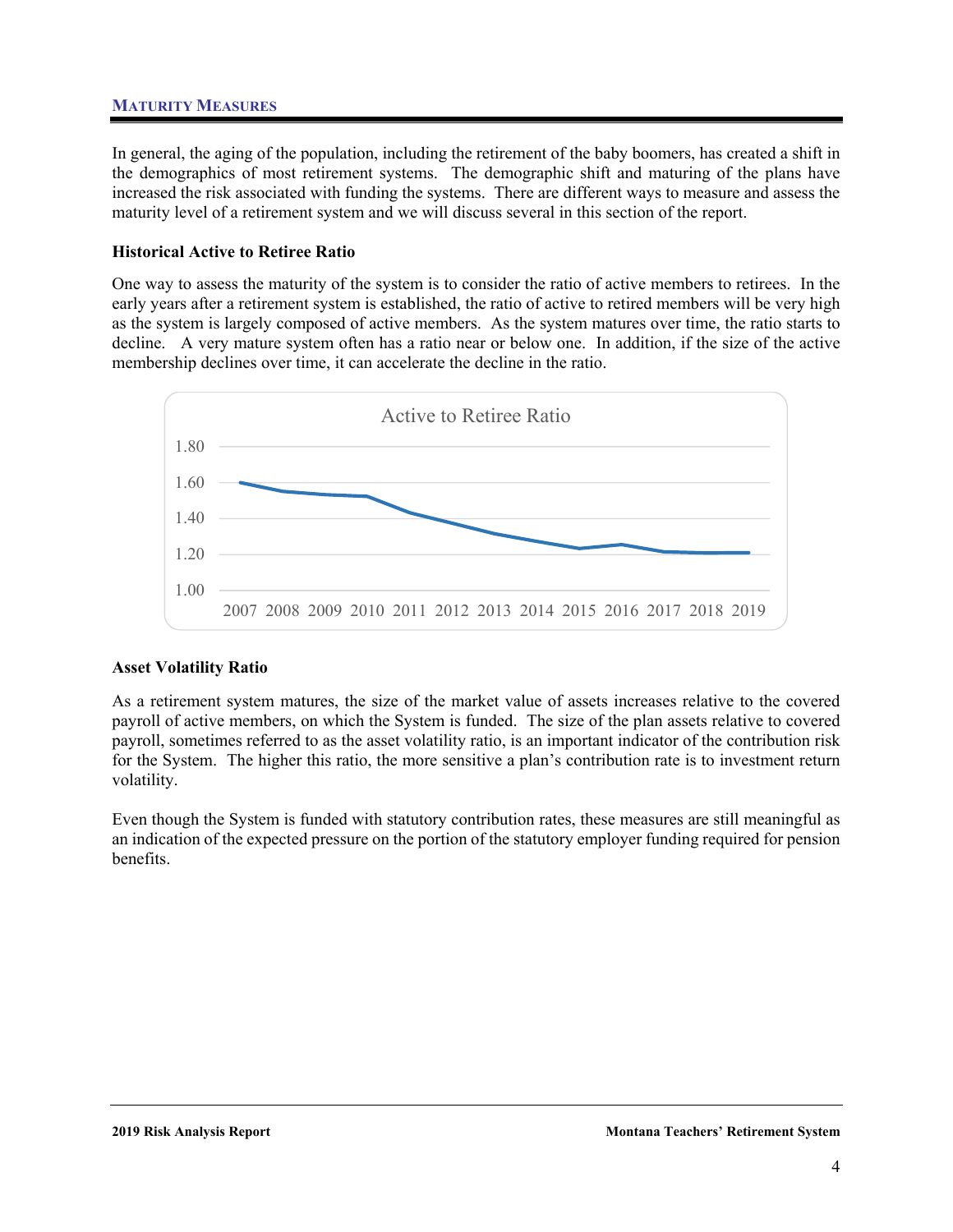

## **MATURITY MEASURES**

The asset volatility measure reflects the change to contributions which would be necessary to offset the impact of a change in the market value of assets. The following tables show the historical trend for the asset volatility ratio for TRS. For example, a 1% decrease in the market value of assets as of June 30, 2019 would require a contribution equal to 4.92% of payroll to immediately offset the 1% decrease in the market value of assets.

|          | Market Value  |                 |                         |
|----------|---------------|-----------------|-------------------------|
| Fiscal   | of Assets     | Covered Payroll | <b>Asset Volatility</b> |
| Year End | (\$ Millions) | (\$ Millions)   | Ratio                   |
| 6/30/07  | \$3,209.3     | \$664.1         | 4.83                    |
| 6/30/08  | 2,993.4       | 657.4           | 4.55                    |
| 6/30/09  | 2,301.8       | 683.2           | 3.37                    |
| 6/30/10  | 2,521.4       | 747.0           | 3.38                    |
| 6/30/11  | 2,972.4       | 746.7           | 3.98                    |
| 6/30/12  | 2,932.2       | 735.6           | 3.99                    |
| 6/30/13  | 3,185.1       | 742.6           | 4.29                    |
| 6/30/14  | 3,652.1       | 750.6           | 4.87                    |
| 6/30/15  | 3,708.4       | 768.7           | 4.82                    |
| 6/30/16  | 3,656.8       | 795.9           | 4.59                    |
| 6/30/17  | 3,950.7       | 818.1           | 4.83                    |
| 6/30/18  | 4,148.3       | 829.7           | 5.00                    |
| 6/30/19  | 4,220.3       | 857.5           | 4.92                    |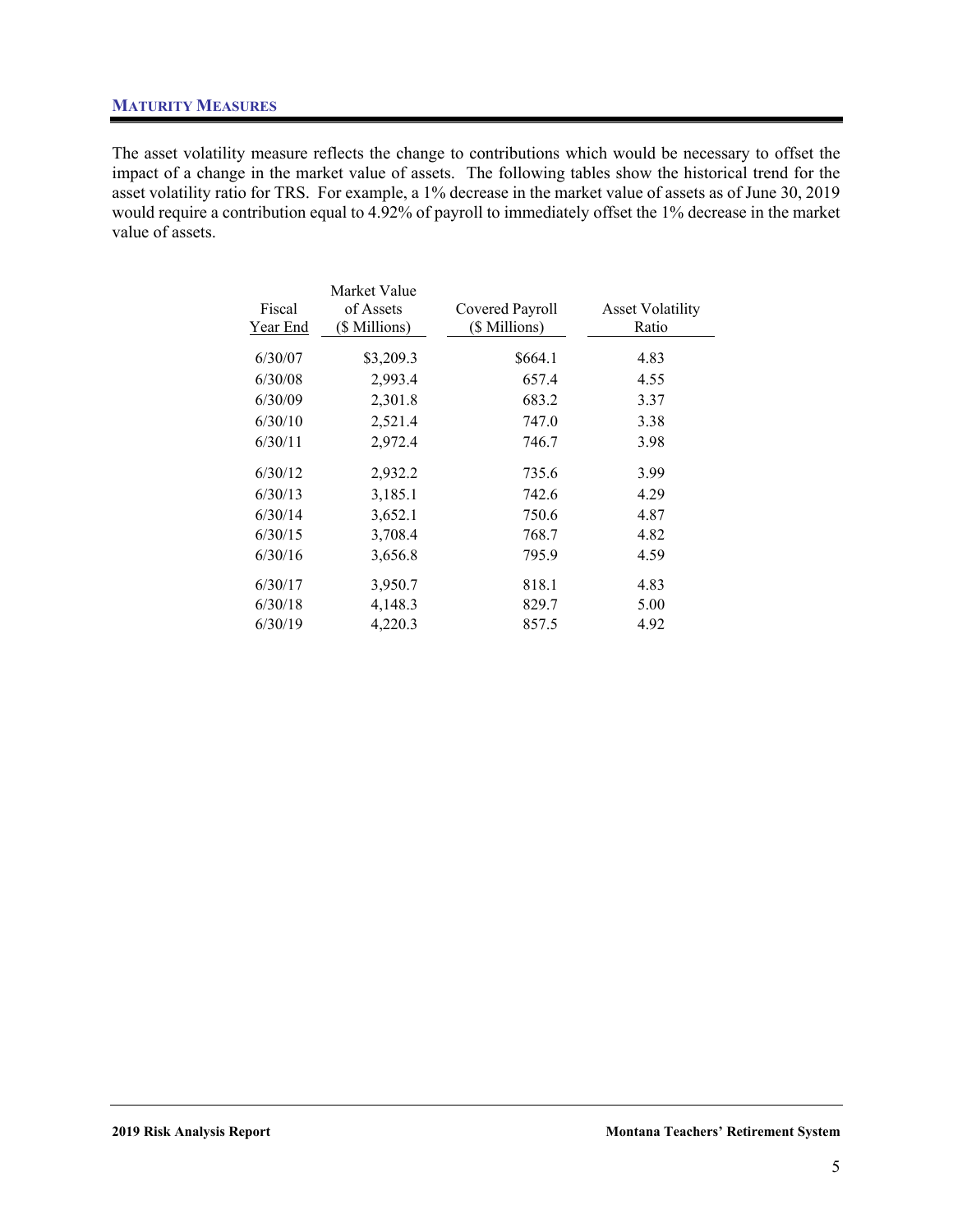

## **Historical Cash Flows**

The table below illustrates the System's net cash flow as a percentage of the market value of assets. As you can see, the benefit payments and expenses have exceeded contributions for the past 13 years. This is not inherently a bad thing and it is a common feature among mature pension plans.

|          | Market Value  |               |                         |                  | Net Cash Flow |
|----------|---------------|---------------|-------------------------|------------------|---------------|
| Fiscal   | of Assets     |               | <b>Benefit Payments</b> |                  | as a Percent  |
| Year End | (MVA)         | Contributions | and Expenses            | Net Cash Flow    | of MVA        |
|          |               |               |                         |                  |               |
| 7/1/07   | 3,209,259,107 | \$169,200,000 | \$190,400,000           | $(\$21,200,000)$ | $(0.66\%)$    |
| 7/1/08   | 2,993,392,632 | 140,983,159   | 203,553,060             | (62, 569, 901)   | $(2.09\%)$    |
| 7/1/09   | 2,301,828,565 | 138,254,333   | 217,016,060             | (78, 761, 727)   | $(3.42\%)$    |
| 7/1/10   | 2,521,445,720 | 152,265,267   | 226, 311, 497           | (74, 046, 230)   | $(2.94\%)$    |
| 7/1/11   | 2,972,419,220 | 153,310,508   | 241,381,903             | (88,071,395)     | $(2.96\%)$    |
| 7/1/12   | 2,932,202,476 | 152,011,611   | 258,581,166             | (106, 569, 555)  | $(3.63\%)$    |
| 7/1/13   | 3,185,064,406 | 154,484,223   | 275, 351, 783           | (120, 867, 560)  | $(3.79\%)$    |
| 7/1/14   | 3,652,100,237 | 218,831,287   | 292,078,818             | (73, 247, 531)   | $(2.01\%)$    |
| 7/1/15   | 3,708,385,838 | 202,896,194   | 311,219,370             | (108, 323, 176)  | $(2.92\%)$    |
| 7/1/16   | 3,656,830,798 | 205,286,917   | 328, 358, 741           | (123, 071, 824)  | $(3.37\%)$    |
| 7/1/17   | 3,950,704,563 | 210,520,833   | 343,660,051             | (133, 139, 218)  | $(3.37\%)$    |
| 7/1/18   | 4,148,324,206 | 214,833,474   | 361,183,971             | (146, 350, 497)  | $(3.53\%)$    |
| 7/1/19   | 4,220,285,752 | 220,949,305   | 376,909,937             | (155,960,632)    | $(3.70\%)$    |
|          |               |               |                         |                  |               |



**2019 Risk Analysis Report Montana Teachers' Retirement System**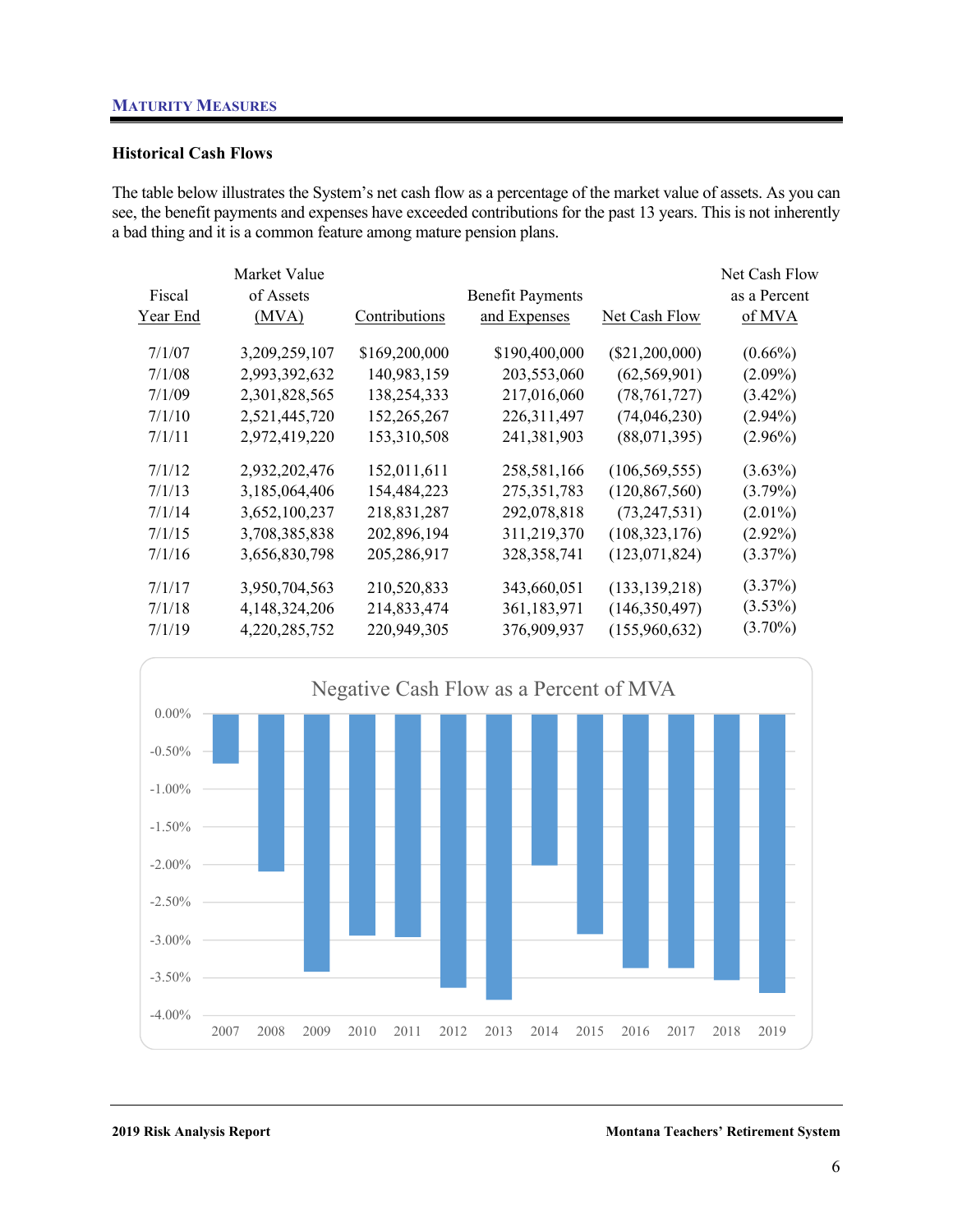## **MATURITY MEASURES**



Plans with negative cash flows will experience increased sensitivity to investment return volatility. If the System has negative cash flows and experiences returns below the assumed rate, there are fewer assets to be reinvested to earn the higher returns that typically follow. Typically, a pension plan can sustain negative cash flow that is equal to the long term return on the system's assets minus the growth in the projected benefit payments. The expected long term growth in the assets of TRS is 7.50%. The table shows the annual benefit growth rate and the amount of sustainable negative cash flow over the next 30 years. In the short term, the System is subject to negative cash flow risk that gradually mitigates over next 17 years.

|          | Projected     | Benefit | Sustainable | Projected |
|----------|---------------|---------|-------------|-----------|
|          | Benefit       | Growth  | Negative    | Negative  |
| Year End | Payments      | Rate    | Cash Flow   | Cash Flow |
| 2020     | 396,993,270   | 6.21%   | 1.29%       | 4.17%     |
| 2021     | 420,198,187   | 6.03%   | 1.47%       | 4.62%     |
| 2022     | 436,160,595   | 5.28%   | 2.22%       | 4.75%     |
| 2023     | 451,310,430   | 4.82%   | 2.68%       | 4.86%     |
| 2024     | 466,226,134   | 4.52%   | 2.98%       | 4.96%     |
| 2025     | 480,832,871   | 4.29%   | 3.21%       | 5.06%     |
| 2026     | 494,403,461   | 4.08%   | 3.42%       | 5.13%     |
| 2027     | 507,176,567   | 3.89%   | 3.61%       | 5.19%     |
| 2028     | 519,107,231   | 3.72%   | 3.78%       | 5.21%     |
| 2029     | 530,292,066   | 3.56%   | 3.94%       | 5.22%     |
| 2030     | 540,935,000   | 3.42%   | 4.08%       | 5.21%     |
| 2031     | 551,207,982   | 3.29%   | 4.21%       | 5.19%     |
| 2032     | 560,914,556   | 3.17%   | 4.33%       | 5.15%     |
| 2033     | 569,854,611   | 3.06%   | 4.44%       | 5.09%     |
| 2034     | 578,487,210   | 2.95%   | 4.55%       | 5.01%     |
| 2035     | 586,355,658   | 2.85%   | 4.65%       | 4.92%     |
| 2036     | 593,646,181   | 2.76%   | 4.74%       | 4.81%     |
| 2037     | 600,395,989   | 2.67%   | 4.83%       | 4.68%     |
| 2038     | 606,841,401   | 2.58%   | 4.92%       | 4.53%     |
| 2039     | 612,396,440   | 2.50%   | 5.00%       | 4.37%     |
| 2040     | 617,027,825   | 2.42%   | 5.08%       | 4.19%     |
| 2041     | 620,727,179   | 2.33%   | 5.17%       | 3.98%     |
| 2042     | 623,728,885   | 2.25%   | 5.25%       | 3.76%     |
| 2043     | 625,869,550   | 2.17%   | 5.33%       | 3.52%     |
| 2044     | 627,088,371   | 2.09%   | 5.41%       | 3.27%     |
| 2045     | 628,408,877   | 2.02%   | 5.48%       | 3.03%     |
| 2046     | 630, 372, 700 | 1.95%   | 5.55%       | 2.80%     |
| 2047     | 633, 612, 352 | 1.90%   | 5.60%       | 2.58%     |
| 2048     | 638,042,556   | 1.86%   | 5.64%       | 2.39%     |
| 2049     | 642,544,773   | 1.82%   | 5.68%       | 2.20%     |

**2019 Risk Analysis Report Montana Teachers' Retirement System**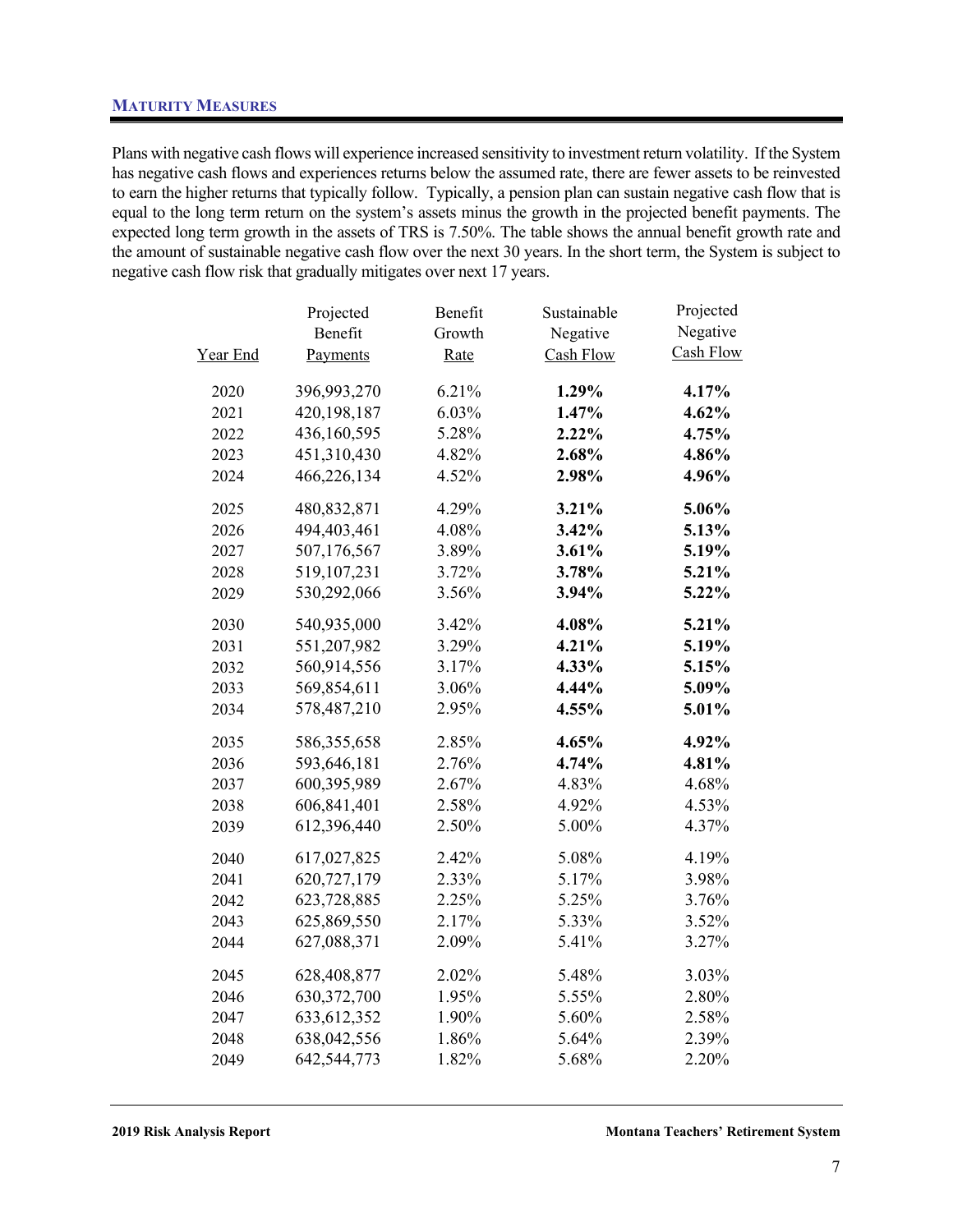

## **Liability Maturity Measurements**

As discussed earlier, TRS is a mature pension system. As a result, it has an aging population indicated by a decreasing ratio of active members to retirees and a growing percentage of retiree liability when compared to the total. The retirement of the remaining baby boomers over the next 10-15 years is expected to further exacerbate the aging of the retirement system population. With more of the total liability residing with retirees, investment volatility has a greater impact on the funding of the system since it is more difficult to restore the system financially after losses occur when there is comparatively less payroll over which to spread costs.

The retirement system is also growing larger as can be seen by the ratio of actuarial liability to payroll.

| Fiscal   | Retiree       | Total                      | Retiree    | Covered       |           |
|----------|---------------|----------------------------|------------|---------------|-----------|
| Year End | Liability     | <b>Actuarial Liability</b> | Percentage | Payroll       | Ratio     |
|          | (a)           | (b)                        | (a) / (b)  | (c)           | (b) / (c) |
| 7/1/07   | 2,171,100,000 | 3,928,500,000              | 55.27%     | 629,451,000   | 6.24      |
| 7/1/08   | 2,386,727,517 | 3,953,751,643              | 60.37%     | 657,435,444   | 6.01      |
| 7/1/09   | 2,488,431,011 | 4, 173, 776, 822           | 59.62%     | 683,235,462   | 6.11      |
| 7/1/10   | 2,642,221,337 | 4,518,167,977              | 58.48%     | 747,037,330   | 6.05      |
| 7/1/11   | 2,792,930,106 | 4,658,593,652              | 59.95%     | 746,694,434   | 6.24      |
| 7/1/12   | 2,971,657,139 | 4,814,725,919              | 61.72%     | 735,586,961   | 6.55      |
| 7/1/13   | 2,899,761,360 | 4,592,658,392              | 63.14%     | 742,608,987   | 6.18      |
| 7/1/14   | 3,438,010,657 | 5, 191, 069, 342           | 66.23%     | 750,604,063   | 6.92      |
| 7/1/15   | 3,609,722,311 | 5, 351, 391, 599           | 67.45%     | 768,718,699   | 6.96      |
| 7/1/16   | 3,748,186,878 | 5,483,673,777              | 68.35%     | 795,920,906   | 6.89      |
| 7/1/17   | 3,888,518,484 | 5,636,841,900              | 68.98%     | 818, 122, 561 | 6.89      |
| 7/1/18   | 4,223,371,459 | 6,004,434,112              | 70.34%     | 829,708,595   | 7.24      |
| 7/1/19   | 4,350,787,062 | 6,148,556,456              | 70.76%     | 857,467,932   | 7.17      |

The chart below shows both the historical and a ten year projection of the ratio of retiree liability compared to the total liability of the System.

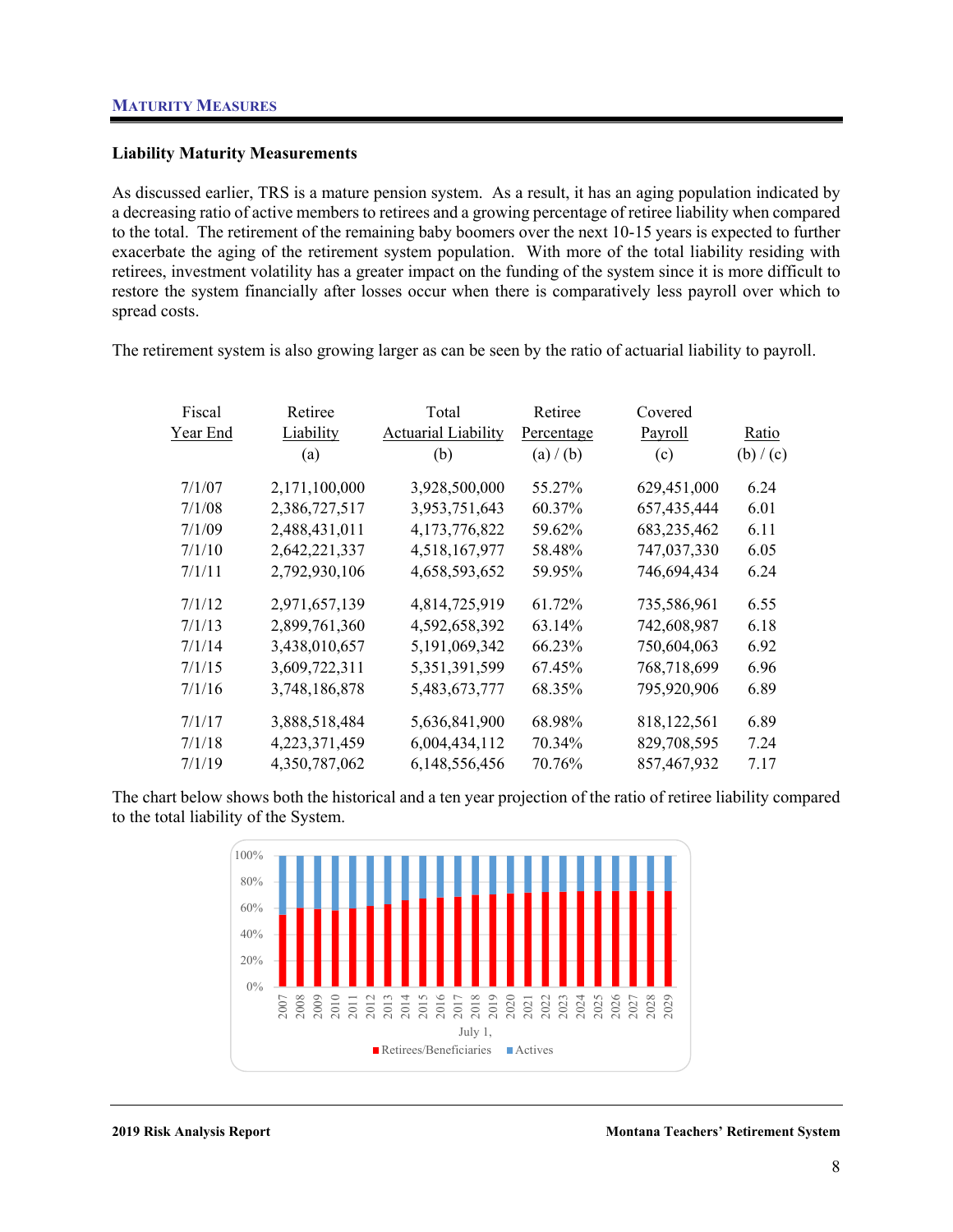#### **QUALITATIVE ANALYSIS**



ASOP 51 provides that the assessment of risk does not necessarily have to be quantitative, but may be qualitative. This report will provide quantitative analysis for TRS in a later section, but first we will discuss the overall assessment of risk for TRS from a qualitative perspective.

#### *(1) Contribution Rate Funding Policy*

The table below shows a history of the legislated contribution rates as a percent of pay. In addition to these contributions the State will contribute \$25 million annually to the System payable July  $1<sup>st</sup>$ of each year.

MCA 19-20-605 requires each employer to contribute 9.85% of total compensation paid to all reemployed TRS retirees employed in a TRS reportable position. Pursuant to MCA 19-20-609, this amount shall increase by 1.00% for fiscal year 2014 and increase by 0.10% each fiscal year through 2024 until the total employer contribution is equal to 11.85% of re-employed retiree compensation.

The Montana University Supplemental Retirement Program (MUS-RP) supplemental contribution ensures the university member benefits are funded by university employers. The Supplemental contribution is currently 4.72% of MUS-RP payroll.

> History of Legislated Contributions (as a Percent of Pay)

#### **School District and Other Employers**

|                               | Members | Employers | General fund | Total employee<br>$&$ employer |
|-------------------------------|---------|-----------|--------------|--------------------------------|
| Prior to July 1, 2007         | 7.15%   | 7.47%     | $0.11\%$     | 14.73%                         |
| July 1, 2007 to June 30, 2009 | 7.15%   | 7.47%     | 2.11%        | 16.73%                         |
| July 1, 2009 to June 30, 2013 | 7.15%   | 7.47%     | 2.49%        | 17.11%                         |
| July 1, 2013 to June 30, 2014 | 8.15%   | 8.47%     | 2.49%        | 19.11%                         |
| July 1, 2014 to June 30, 2015 | 8.15%   | 8.57%     | 2.49%        | 19.21%                         |
| July 1, 2015 to June 30, 2016 | 8.15%   | 8.67%     | 2.49%        | 19.31%                         |
| July 1, 2016 to June 30, 2017 | 8.15%   | 8.77%     | 2.49%        | 19.41%                         |
| July 1, 2017 to June 30, 2018 | 8.15%   | 8.87%     | 2.49%        | 19.51%                         |
| July 1, 2018 to June 30, 2019 | 8.15%   | 8.97%     | 2.49%        | 19.61%                         |
| July 1, 2019 to June 30, 2020 | 8.15%   | $9.07\%$  | 2.49%        | 19.71%                         |
| July 1, 2020 to June 30, 2021 | 8.15%   | 9.17%     | 2.49%        | 19.81%                         |
| July 1, 2021 to June 30, 2022 | 8.15%   | 9.27%     | 2.49%        | 19.91%                         |
| July 1, 2022 to June 30, 2023 | 8.15%   | 9.37%     | 2.49%        | 20.01%                         |
| July 1, 2023 to June 30, 2024 | 8.15%   | 9.47%     | 2.49%        | 20.11%                         |
|                               |         |           |              |                                |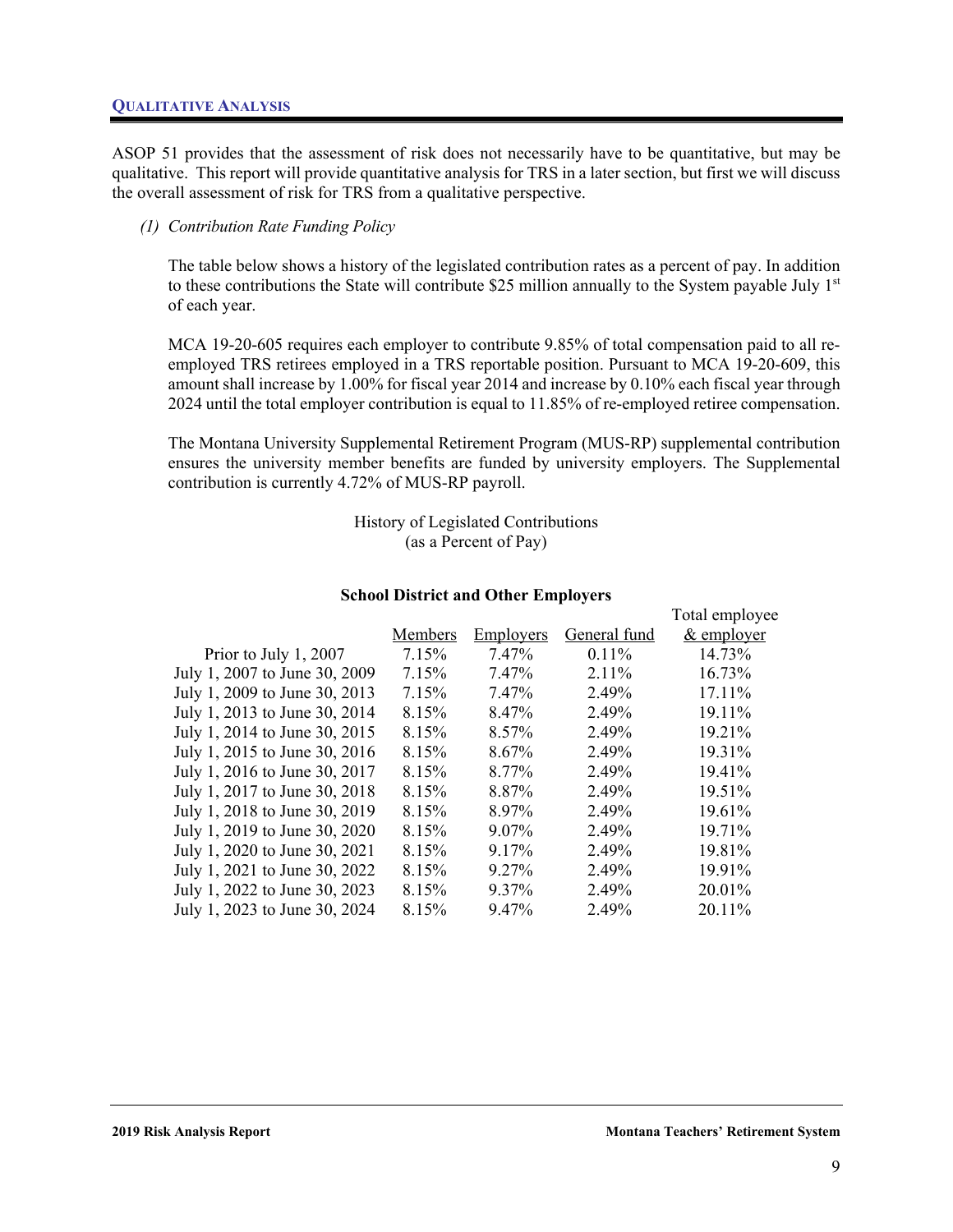

|                               |         |           |              | Total employee |
|-------------------------------|---------|-----------|--------------|----------------|
|                               | Members | Employers | General fund | $&$ employer   |
| Prior to July 1, 2007         | 7.15%   | 7.47%     | 0.11%        | 14.73%         |
| July 1, 2007 to June 30, 2009 | 7.15%   | 9.47%     | $0.11\%$     | 16.73%         |
| July 1, 2009 to June 30, 2013 | 7.15%   | 9.85%     | 0.11%        | 17.11%         |
| July 1, 2013 to June 30, 2014 | 8.15%   | 10.85%    | 0.11%        | 19.11%         |
| July 1, 2014 to June 30, 2015 | 8.15%   | 10.95%    | $0.11\%$     | 19.21%         |
| July 1, 2015 to June 30, 2016 | 8.15%   | 11.05%    | 0.11%        | 19.31%         |
| July 1, 2016 to June 30, 2017 | 8.15%   | 11.15%    | 0.11%        | 19.41%         |
| July 1, 2017 to June 30, 2018 | 8.15%   | 11.25%    | $0.11\%$     | 19.51%         |
| July 1, 2018 to June 30, 2019 | 8.15%   | 11.35%    | 0.11%        | 19.61%         |
| July 1, 2019 to June 30, 2020 | 8.15%   | 11.45%    | 0.11%        | 19.71%         |
| July 1, 2020 to June 30, 2021 | 8.15%   | 11.55%    | 0.11%        | 19.81%         |
| July 1, 2021 to June 30, 2022 | 8.15%   | 11.65%    | 0.11%        | 19.91%         |
| July 1, 2022 to June 30, 2023 | 8.15%   | 11.75%    | $0.11\%$     | 20.01%         |
| July 1, 2023 to June 30, 2024 | 8.15%   | 11.85%    | $0.11\%$     | 20.11%         |
|                               |         |           |              |                |

# **State and University Employers**

TRS has adopted a Funding and Benefits Policy to provide general guidelines to help ensure decisions are made based on sound, consistent, and thoroughly examined criteria. The Funding and Benefits Policy includes guidance on the following topics:

#### 1) Additional Funding

- a) The Funding and Benefits Policy states:
	- 1. If the amortization period is greater than 30 years, the actuary will recommend the single contribution rate increase that can reasonably expect to fully amortize the UAAL over a closed 30-year period effective July 1, following the next regular legislative session.
	- 2. If the amortization period is less than 30 years, but greater than 0, and it is projected to continue to decline over the remainder of the closed period, the actuary will not recommend a change in the statutory contribution rates.
	- 3. If the amortization period is less than 30 years, but has increased over prior valuations and is projected to continue to grow, the actuary will recommend a contribution rate increase that is reasonably expected to reverse the recent trend and reestablish a closed amortization period equal to that of the last valuation."
- 2) Ultimate Goal
	- a) The Funding and Benefits Policy states: "It is the desire of the Board to fully fund the System. However, until the System becomes fully funded, any unfunded liabilities will be amortized over a closed period of no more than 30 years and funded as a level percent of pay. At such time as the System becomes fully funded and has as stabilization reserve of at least 10% of the actuarial accrued liability, the allowed amortization period for any subsequent unfunded liabilities will be reduced to a closed period of not greater than 20 years."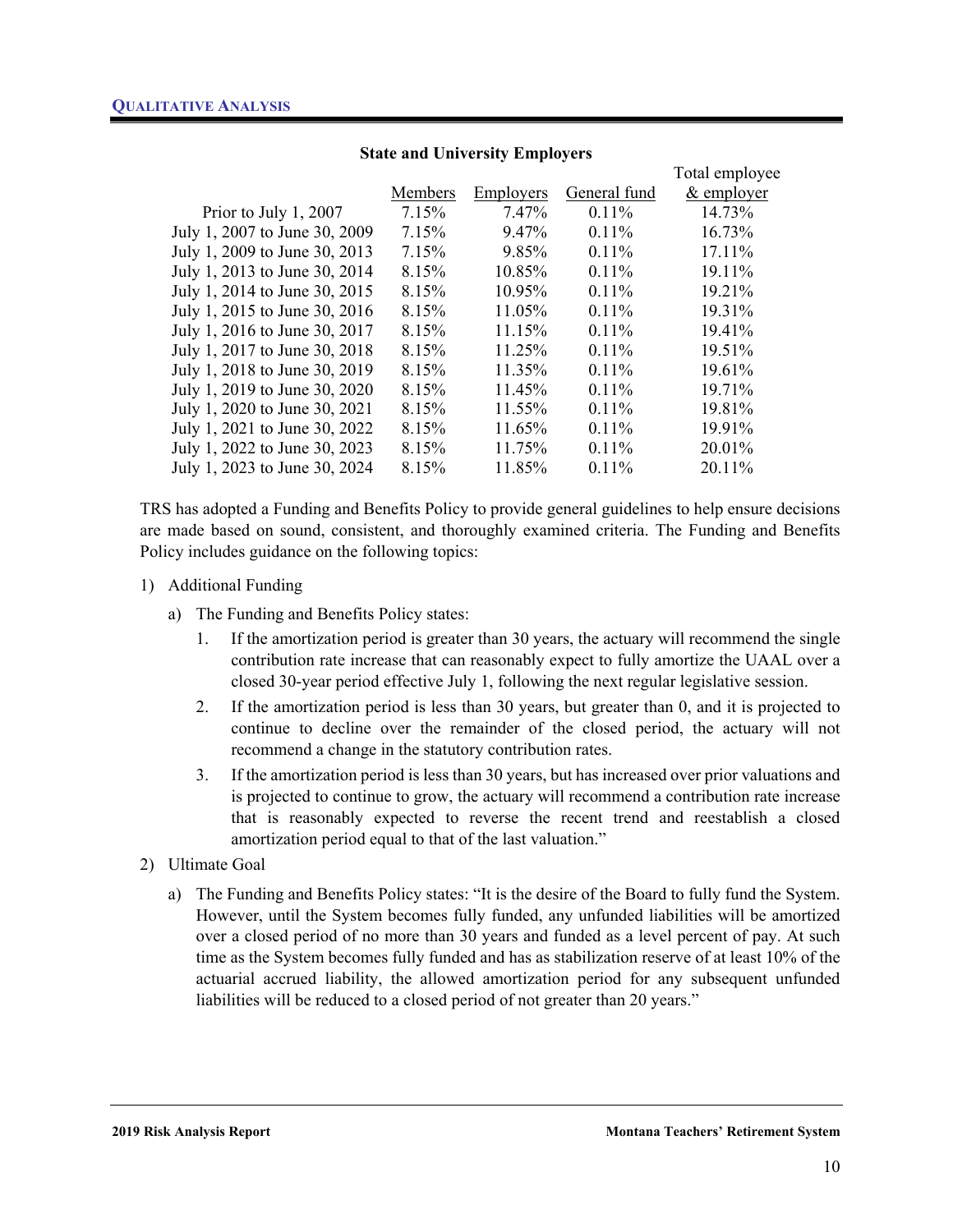

# *(2) Amortization Policy*

Actuarial assumptions are intended to be long-term estimates so even if experience follows the assumption over the long-term, short-term fluctuations are to be expected. When this occurs, and when changes to the actuarial assumptions, methods, or benefit structure occur, any deviation in the unfunded actuarial liability is financed based on the provisions of the amortization policy.

#### Amortization Policy

As noted previously. The TRS Board shall establish a period of not more than thirty years to amortize the TRS unfunded actuarial accrued pension liability. If the amortization period exceeds 30 years, the actuary will recommend the single contribution rate increase that can reasonably expect to fully amortize the UAAL over a closed 30-year period effective July 1, following the next regular legislative session.

The remaining amortization period as of June 30, 2019 is 29 years. The amortization payments are calculated as a level percentage of payroll assuming payroll will grow at 3.25%.

TRS amortization policy should be considered as a positive factor in risk assessment because it requires the Board to take action if the amortization period exceeds 30 years.

The current amortization policy is based on the fixed statutory contributions which are intended to amortize the unfunded liability as a single amortization base over a closed 30 year period. From year to year, the future funding status of the TRS will be determined by the System's experience. The amortization period of the Unfunded Actuarial Accrued Liability is not likely to decrease by the expected 1.0 year with each passing actuarial valuation. Instead, the amortization period is expected to decrease more or less than 1.0 years each year, reflecting gains and losses due to experience different than the actuarial assumptions.

We demonstrate two alternative approaches to amortize the unfunded accrued liability which require the calculation of an actuarial determined contribution which fluctuates from year to year. Instead of a single amortization base the alternative approach establishes a series of layered amortization bases. We demonstrate the layered amortization method using amortization periods of 20 and 30 years. The first layer established is the Systems initial unfunded actuarial accrued liability established on July 1, 2019. With each additional valuation, the incremental change in the unfunded actuarial accrued liability is amortized over a new closed period, and the resulting payment is added to the existing amortization payments. The charts on the following page compare the annual cost and projected funded ratio utilizing the 20 and 30 year layered amortization approach to the current amortization method.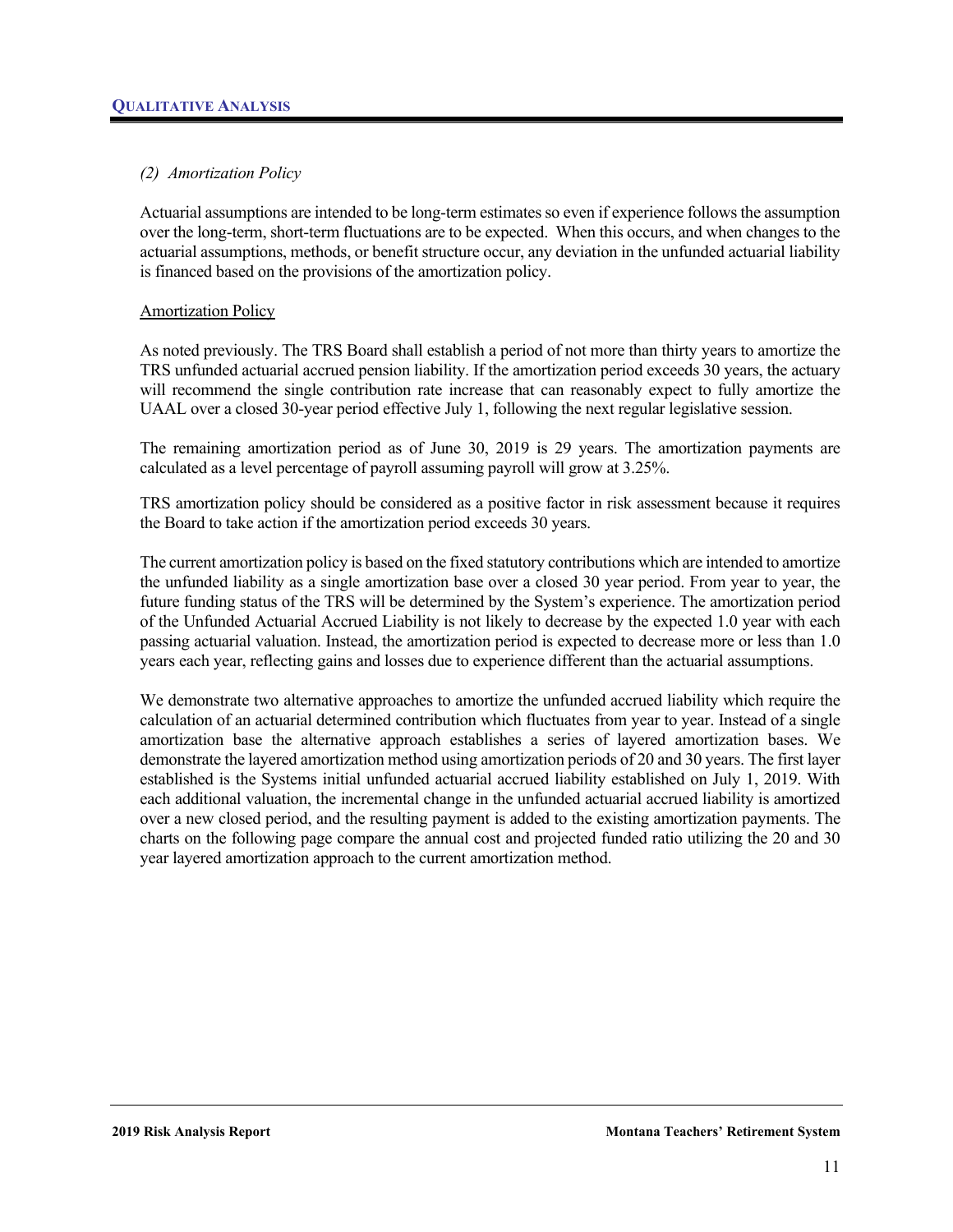

## **QUALITATIVE ANALYSIS**

The chart below compares the annual cost to fund the System using the two amortization methodologies noted above as a percentage of payroll. The baseline cost represents all employer funding sources of TRS. The 20 year amortization period produce higher annual costs in the short term, but reduces the amount of interest paid on the unfunded actuarial accrued liabiltiy. The total amount of employer contributions paid over the 30 year period is \$4.6 billion, \$5.8 billion and \$6.2 billion for the 20 year layer amortization, 30 year layered amortization and the current statutory funding rates respectively.

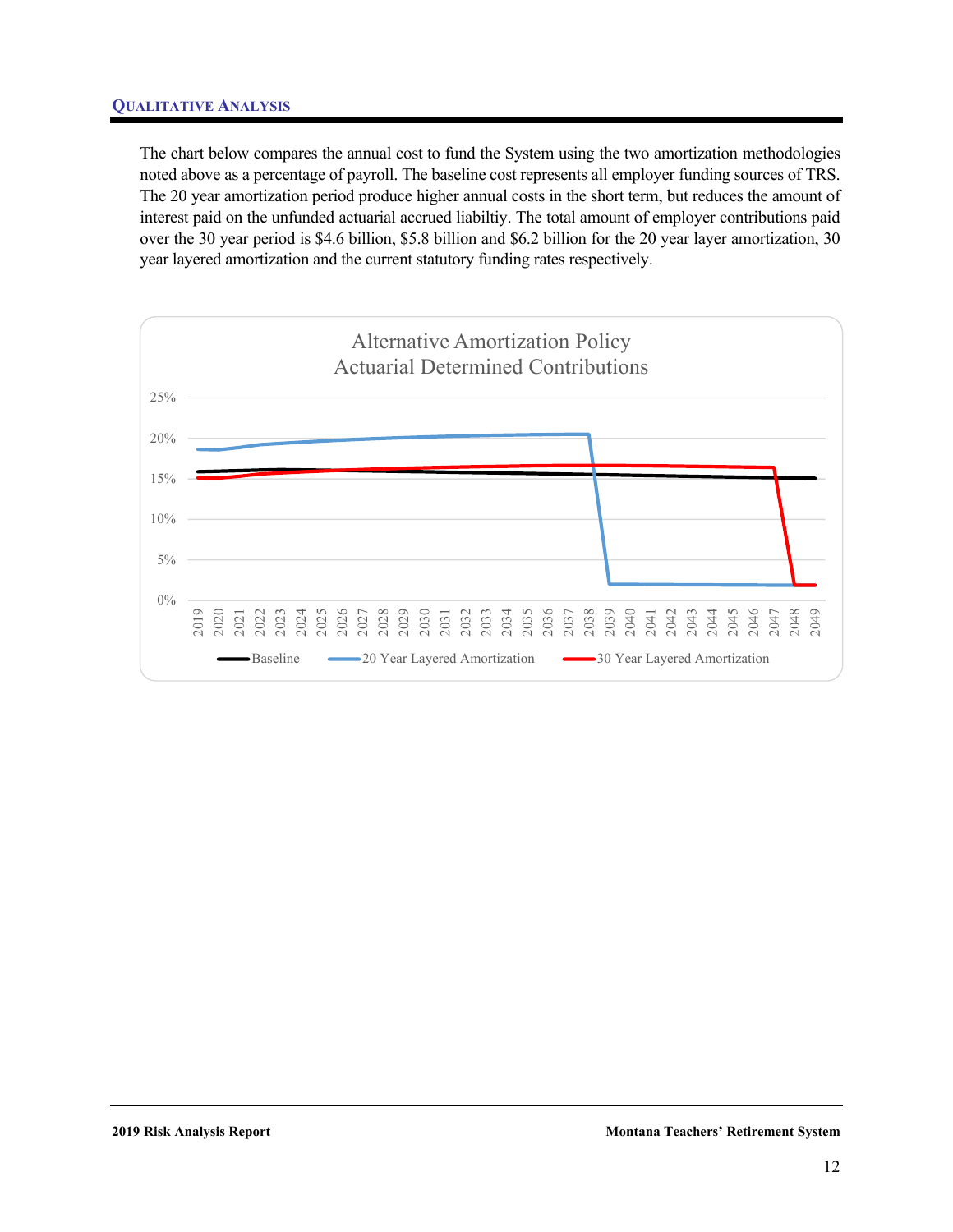

## **QUALITATIVE ANALYSIS**

The chart below shows the projected funded ratio of TRS under the Systems current funding policy compared to the projected funded ratio under the 20 and 30 year layered amortization methodologies.



## *(3) Payroll Growth Assumption and Active Membership*

When the actuarial valuation is performed each year, it determines if the statutory contributions are sufficient to fund the TRS within the parameters of the Funding Policy established by the TRS Board. Because the amortization period of the unfunded actuarial accrued liability is determined using the level percent of payroll methodology, an assumption must be used to develop the payment stream for the amortization of the unfunded accrued liability. The current payroll growth assumption for TRS is 3.25% per year which implicitly assumes that the number of active members remains stable over time.

The funding of the System could be impacted if there was a material shift in the TRS active membership. When the payroll of TRS does not grow at the assumed rate, it requires an increase in the amortization rate to maintain the amortization schedule. While the dollar amount of the unfunded accrued liability amortization payment might be the same, the amortization payment as a percent of payroll has to increase maintain the same amortization payment. Given the statutory limit on the employers and member contributions rates, sustained declines in payroll over a long time could prevent the amortizing of the system according to the amortization schedule. In addition, experience losses due to other sources, such as investment returns, would exacerbate the System decline in funding progress.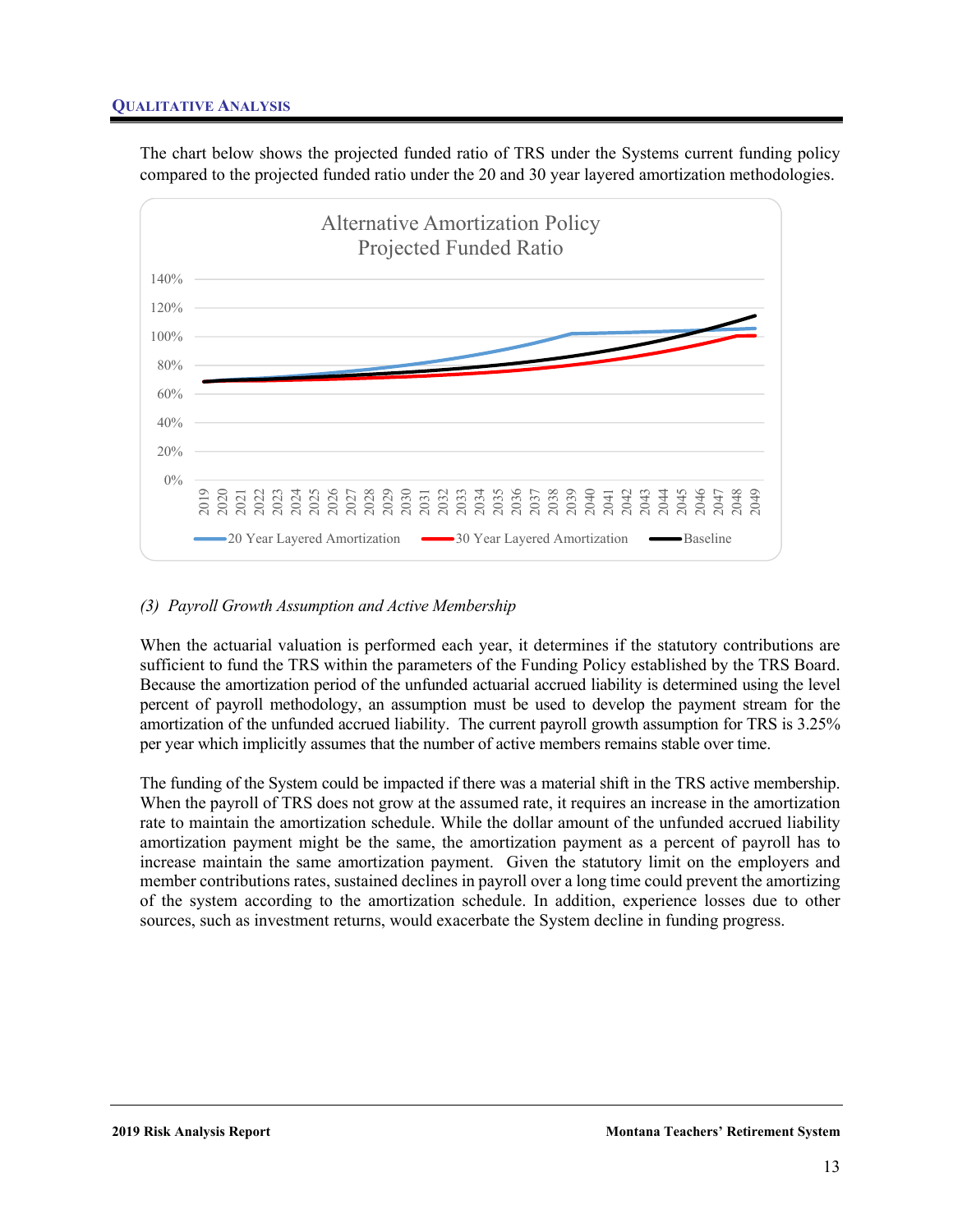



There are a number of risks inherent in the funding of a defined benefit plan. These include:

- demographic risks such as mortality, payroll growth, aging population including impact of baby boomers, and retirement ages;
- economic risks, such as investment return and inflation;
- contribution risk, i.e., the potential for contribution rates to be too high for the plan sponsor/employer to pay; and
- external risks such as the regulatory and political environment.

The various risk factors for a given system can have a significant impact – favorable or unfavorable – on the actuarial projection of liabilities and contribution rates. Under ASOP 51, the actuary is required to include plan-specific commentary regarding the risks that are identified. However, such comments can be qualitative rather than quantitative. In this section of the report, we include quantitative analysis to assist with a better understanding of some of the key risks for TRS.

# **Demographic Risks**

Demographic risks are those arising from the actual behavior of members differing from that expected based on the actuarial assumptions. These changes may arise when a significant portion of members is influenced to take some particular action due to employer or governmental actions, when there are improvements in medicine that affect broad groups of retirees, when societal trends encourage new behavior, or they may simply be random. Examples include early retirement windows, new drugs to treat common diseases, or trends across society to work longer before retiring. Many of these risks are minor in nature since they unfold gradually and generally have a small impact on a retirement system. Some, however, are comparatively more significant and warrant additional discussion.

# *Mortality Risk*

A key demographic risk for all retirement systems, including TRS, is improvement in mortality (longevity) greater or less than anticipated. While the actuarial assumptions used in the valuation reflect, reflect a margin for mortality improvement, and these assumptions are evaluated and refined in every experience study, the risk arises because there is a possibility of some sudden shift, perhaps from a significant medical breakthrough that could quickly impact life expectancy and increase liabilities. Likewise, there is some possibility of a significant public health crisis that could result in a significant number of additional deaths in a short time period, which would also be significant, although more easily absorbed.

To consider longevity risk, we considered the impact of faster improvements in life expectancies of 2.0 and 2.6 times as much improvement, along with only half as much improvement. As the following charts illustrate, a greater improvement factor greatly increases the life expectancy over time.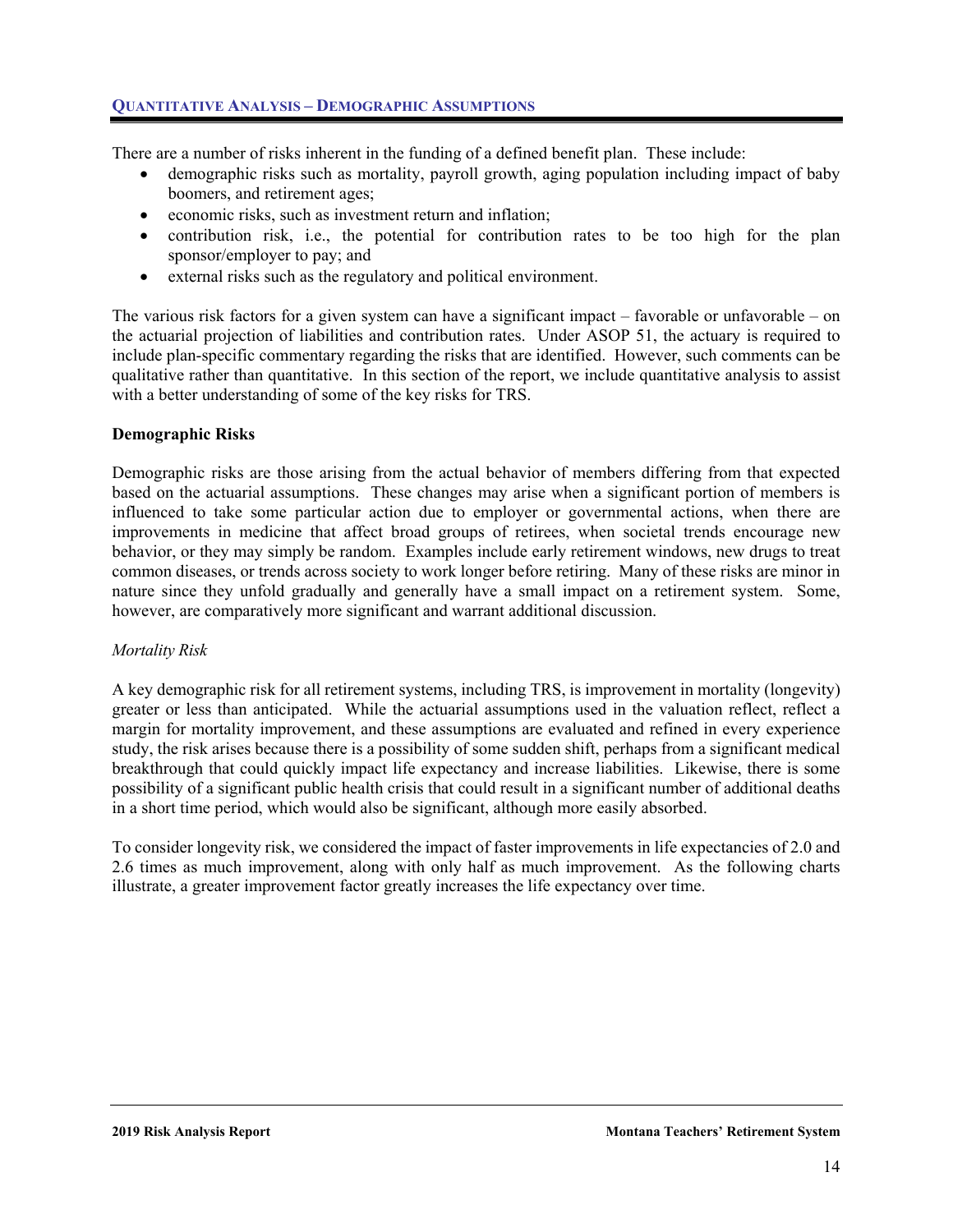

### **QUANTITATIVE ANALYSIS – DEMOGRAPHIC ASSUMPTIONS**



In performing valuations, we do not directly use life expectancy values, but rather apply the mortality rates at each age directly. For 2019, if the mortality improvement scale were cut in half (to a 0.5% per year improvement), the liabilities would decrease by about 1% at age 62, while if the mortality improvement scale were doubled (resulting in a 2% per year improvement), liabilities at age 62 would increase approximately 2%. Over the next 20 years, the impact of either change would roughly double. Note that these changes in mortality improvement are noticeable departures from historical norms, but they are plausible.

#### *Active Population Growth or Decline Risks*

Valuations consider the data on a single date and do not make a direct assumption regarding future members, with the exception of the amortization method's assumption of payroll increases that inherently assumes a constant population size. However, the reality is that if the active membership increases or decreases, it will lead to decreases or increases in the funding of the system.

The following graphs show the historical count and covered payroll for active members:

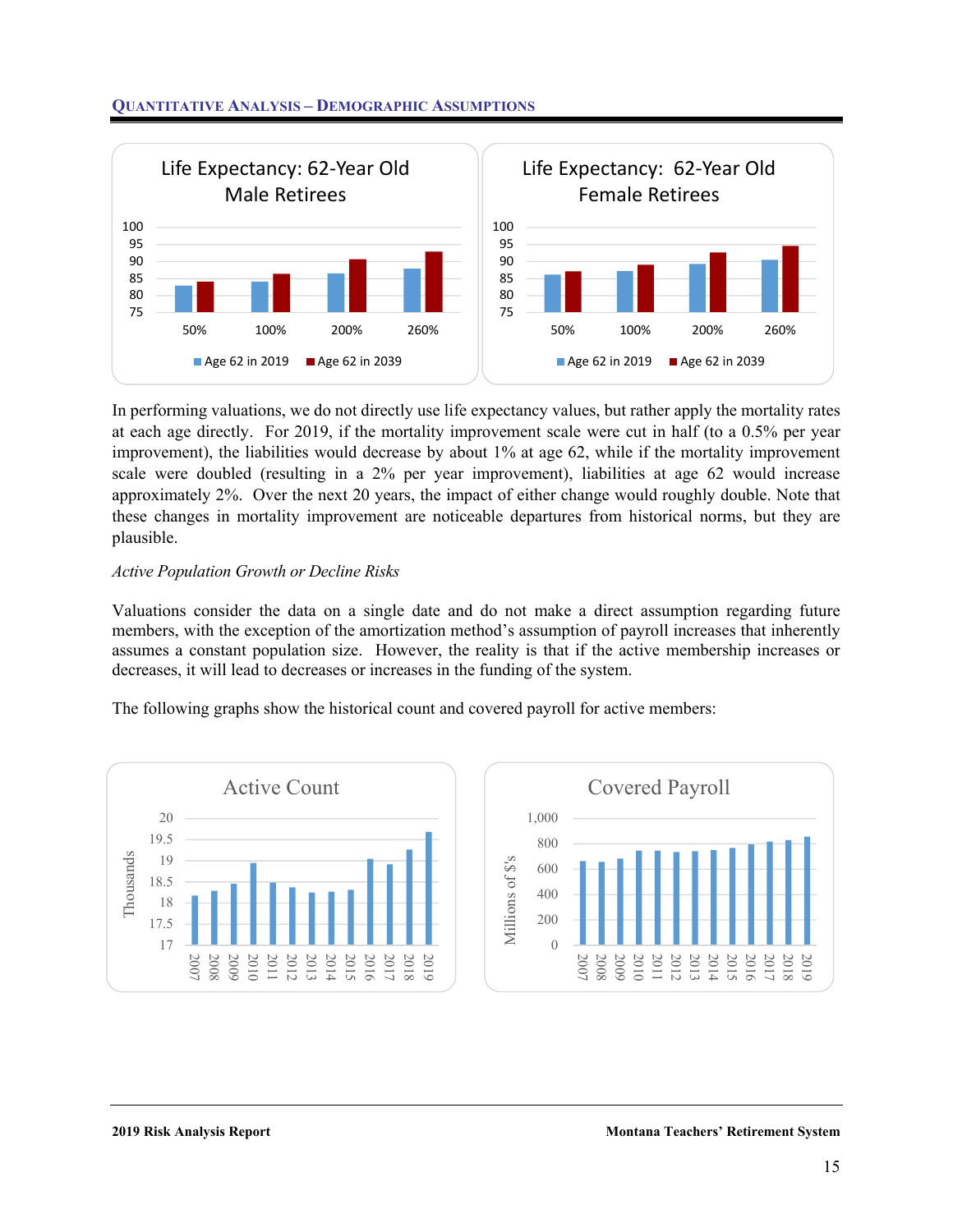# **QUANTITATIVE ANALYSIS – DEMOGRAPHIC ASSUMPTIONS**



A decline in TRS active membership could occur for a number of reasons. If the local school systems experiences severe and prolonged fiscal challenges, the number of teachers might be reduced. Alternatively, if there is a decline in the student population, it could reduce the need to maintain the current level of teachers. Another possibility that could impact the number of active members is a shift in the way education is delivered, with higher utilization of online teaching.

In the event of a significant decrease in population, the payroll used to amortize the UAAL is unlikely to grow at the assumed rate. This will, in turn, increase the actuarial contribution rate, although not the contribution amount, needed to pay off the UAAL.

Referring to the maturity measures shown earlier in the report, lower payroll will increase the Asset Volatility Ratio. Of course, an increase in active membership would decrease the contribution rate and Asset Volatility Ratio.

The chart below illustrates the projected funded ratio based on three population reduction scenarios:

- The first assumes an immediate 5% reduction in the population followed by no further reduction in active membership.
- The second assumes an immediate 5% reduction in the population followed by additional 1% reductions in the active population until the total reduction in the active workforce is 10%.
- The final scenario assumes an immediate 5% reduction in the population followed by additional 1% reductions in the active population until the total reduction in the active workforce is 15%.

Since employer and member contributions to the system are set in statute, any reduction in the workforce reduces the income stream to TRS, thereby prolonging the amount of time TRS will need to achieve 100% funded status. If these population scenarios were combined with investment returns that are less than the assumed rate of return of 7.50% the effects would be magnified.



**2019 Risk Analysis Report Montana Teachers' Retirement System**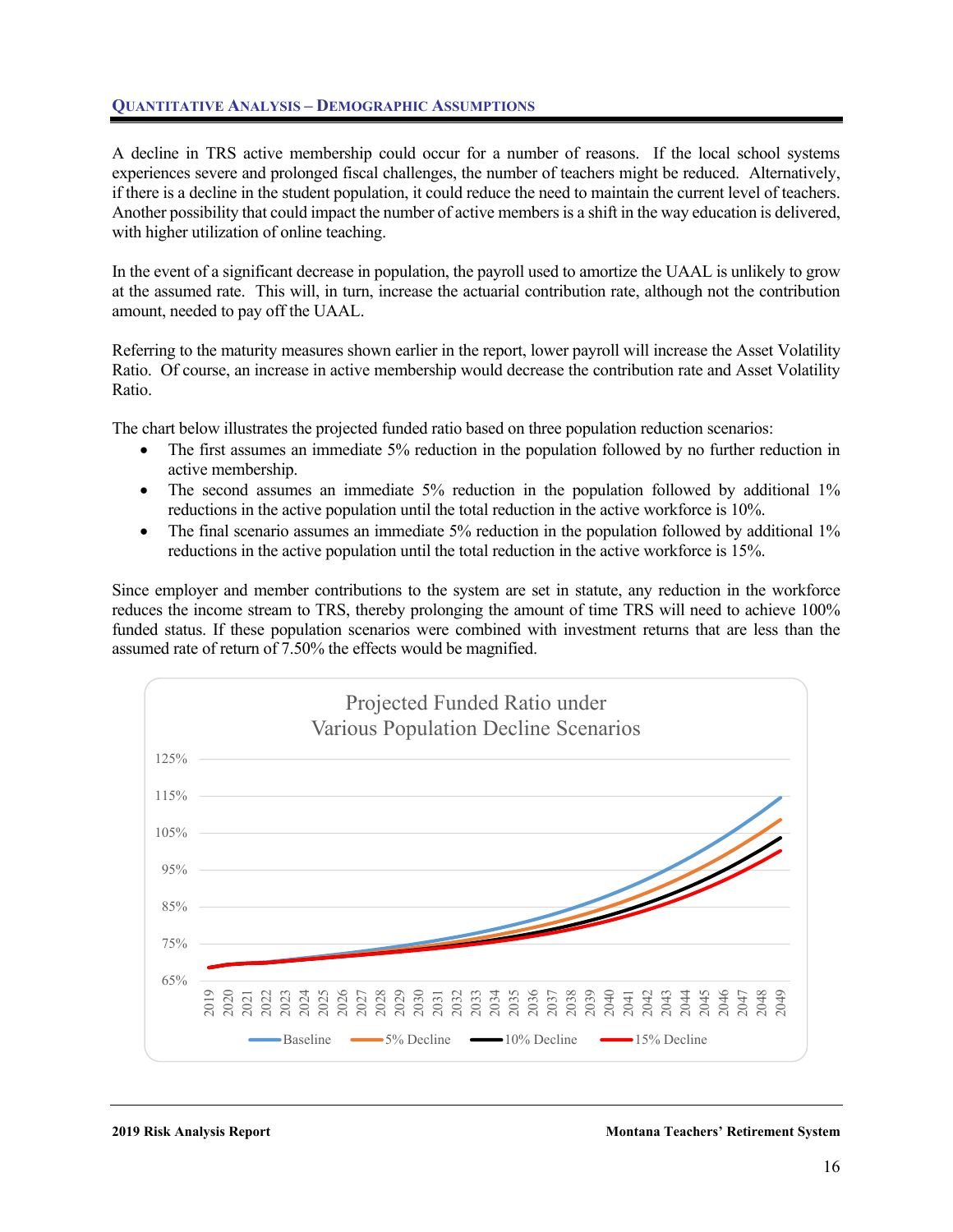# *Other Demographic Risks*

Changes to retirement and termination rates are likely to occur through time as the nature of the workforce and societal expectations shift. For instance, over the past decade or so, we have observed a general shift in retirement patterns in which retirements are occurring later. This may be a function of economic considerations, expectations of longer life in retirement, a proportionate decrease in physically-demanding jobs, or changes in family composition. Such changes do affect the funding of the plan, but generally these changes are minor and gradual and are reflected in modified assumptions resulting from regular experience studies.

More significant changes in demographic assumptions are likely to be influenced by something significant such as a legislative change. Obviously, some changes in TRS provisions or state employment rules could quickly change behavior patterns, but these would probably be anticipated as part of the legislation. Externally, a significant change in Social Security or Medicare provisions could change retirement patterns if the changes were implemented rapidly. These changes are not ones that can be easily quantified because the timing of such events, the impact of the event on behavior, and the magnitude of the behavior change cannot be anticipated.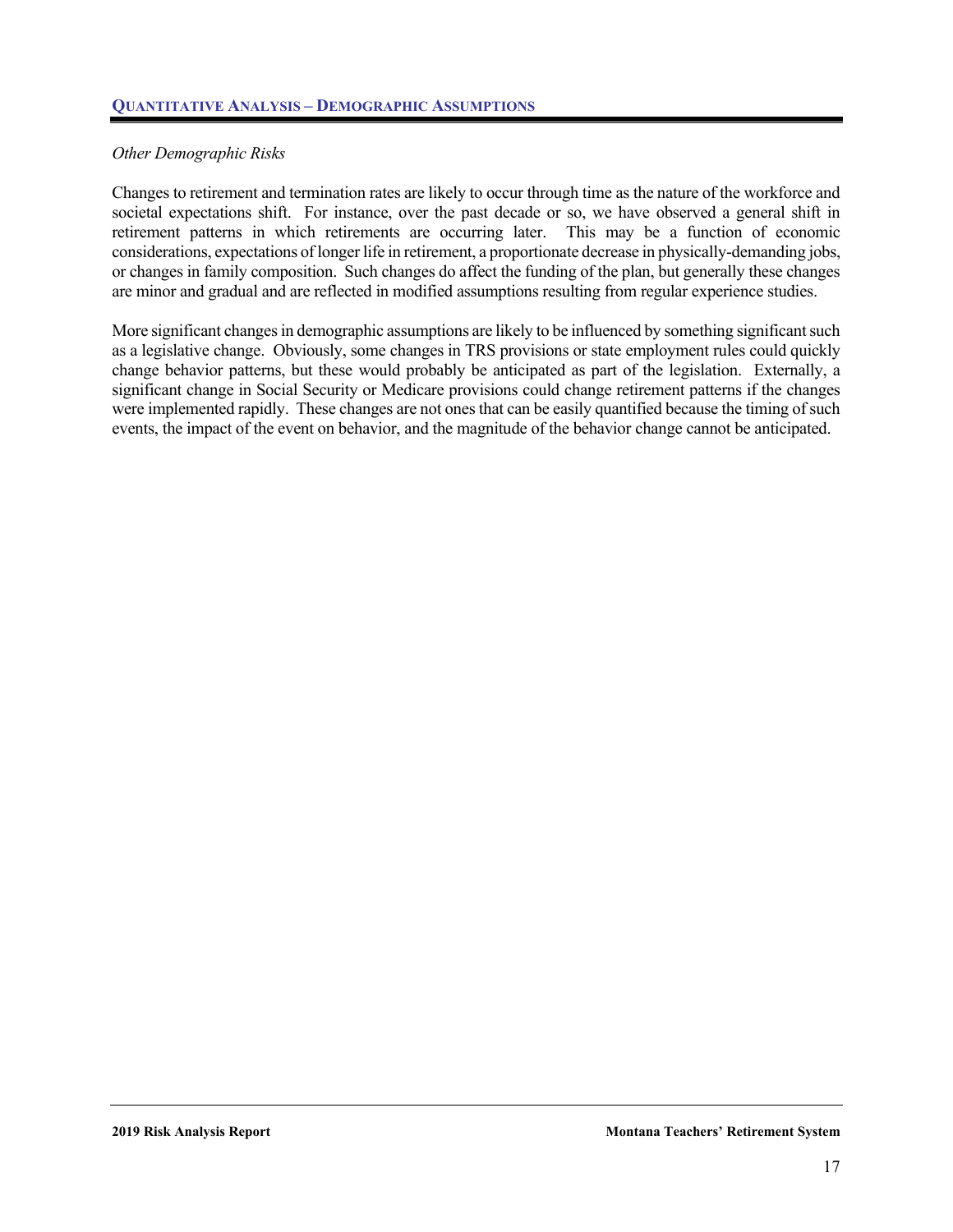

#### **Investment Return Risk**

Investment risk volatility is the greatest risk facing TRS and most public retirement systems today. In recent years, interest rates have been in decline. In response, retirement systems had to choose between reducing expected returns which would increase required contributions or increase investment risk and maintain expected returns and contribution levels. Most systems chose to increase investment risk. In 2019 the average yield on the 10-year treasury was 2.14%. Compared to the current assumed rate of return of 7.50%, the risk premium is 5.36%. As the System continues to mature, investment returns will have an increasingly greater impact on the funding of the system. When investment returns are below the expected return (investment return assumption), the unfunded actuarial liability increases which prolongs the time period necessary for TRS to achieve full funding. Likewise, returns above the expected return, which are easier to absorb, decrease the unfunded actuarial liability and reduce the period necessary for TRS to achieve full funding. Because of the inherent volatility of most retirement system investment portfolios, there is, therefore, volatility in the plans' funded status and contribution requirements.

In order to understand the impact of investment volatility, we present a sequence of projections. These "deterministic" projections use one or more selected scenarios to help illustrate certain key concepts. Following these projections, we show a summary of the results of a "stochastic" projection in which 1,000 equally plausible random scenarios are run and summarized.

#### *Risk Due to Return Order*

The funding outcome is dependent not only on the returns but also the order in which they occur. In other words, a "good" return followed by a "bad" return can lead to a different final result than the same "bad" return followed by the same "good" return. While this may not be intuitive at first, the concept makes sense once it is realized that there are net cash flows out of the system.

To illustrate this concept, consider the funded ratio for TRS under two different scenarios. In each case, there are four years of returns that are 17.5% (10% above the assumed 7.5% return). There are also four years of -2.5% returns (10% below the assumed return). In one case, we assume the four good years come before the four bad years, while in the other case, we assume that the four bad years are followed by the four good years.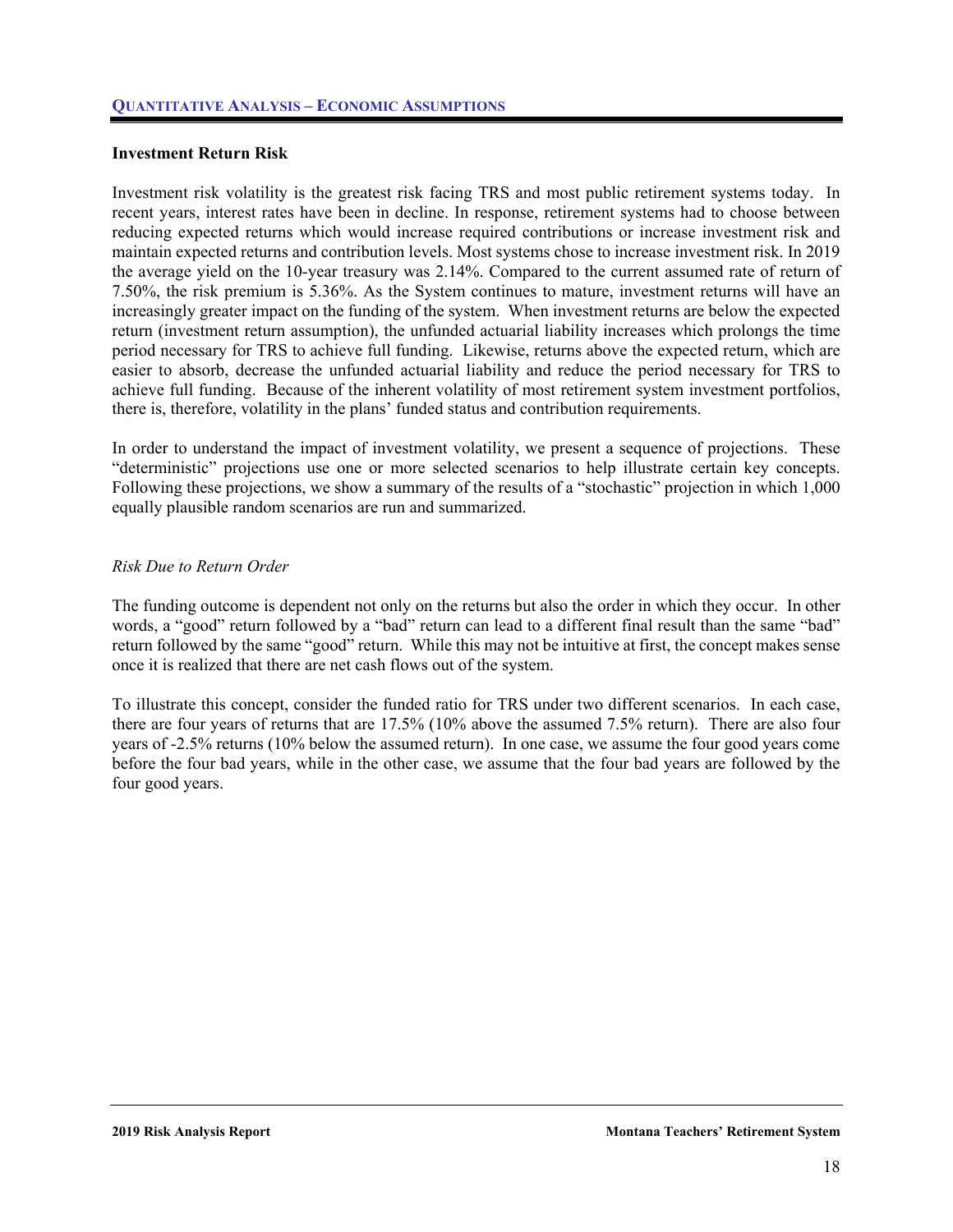



The following graph shows the results:

*At the end of the projection, the high return followed by low return scenario has a funded ratio of 125%, while the low return followed by a high return is 74% funded. The order of the returns leads to a \$4.0 billion dollar difference in market value (\$10.9 billion vs. \$6.4 billion). While the scenarios displayed here are artificial, they do illustrate that the return order matters*.

## *Risk of Low Returns for Sustained Period*

The current view from most investment consultants is that a low return environment may persist for a number of years into the future. Some consultants anticipate that after this extended period, returns will return to historic norms, while others do not extend their assumptions that far into the future. There is no way to know whether this view of low returns for five to ten years is correct or not, but it is important to determine the potential impact of low returns over a sustained period on TRS funding.

In particular, we want to examine the scenario, that returns will be 6.5% for the next 10 years, and 8.0% thereafter. It should be noted that such an assumption is not inconsistent with the 7.5% long-term rate of return currently used for the TRS valuation. The difference is really a variant of the prior discussion on order of returns: How does a scenario that has lower returns followed by higher returns compare with a scenario that has the (approximately) average returns for all years?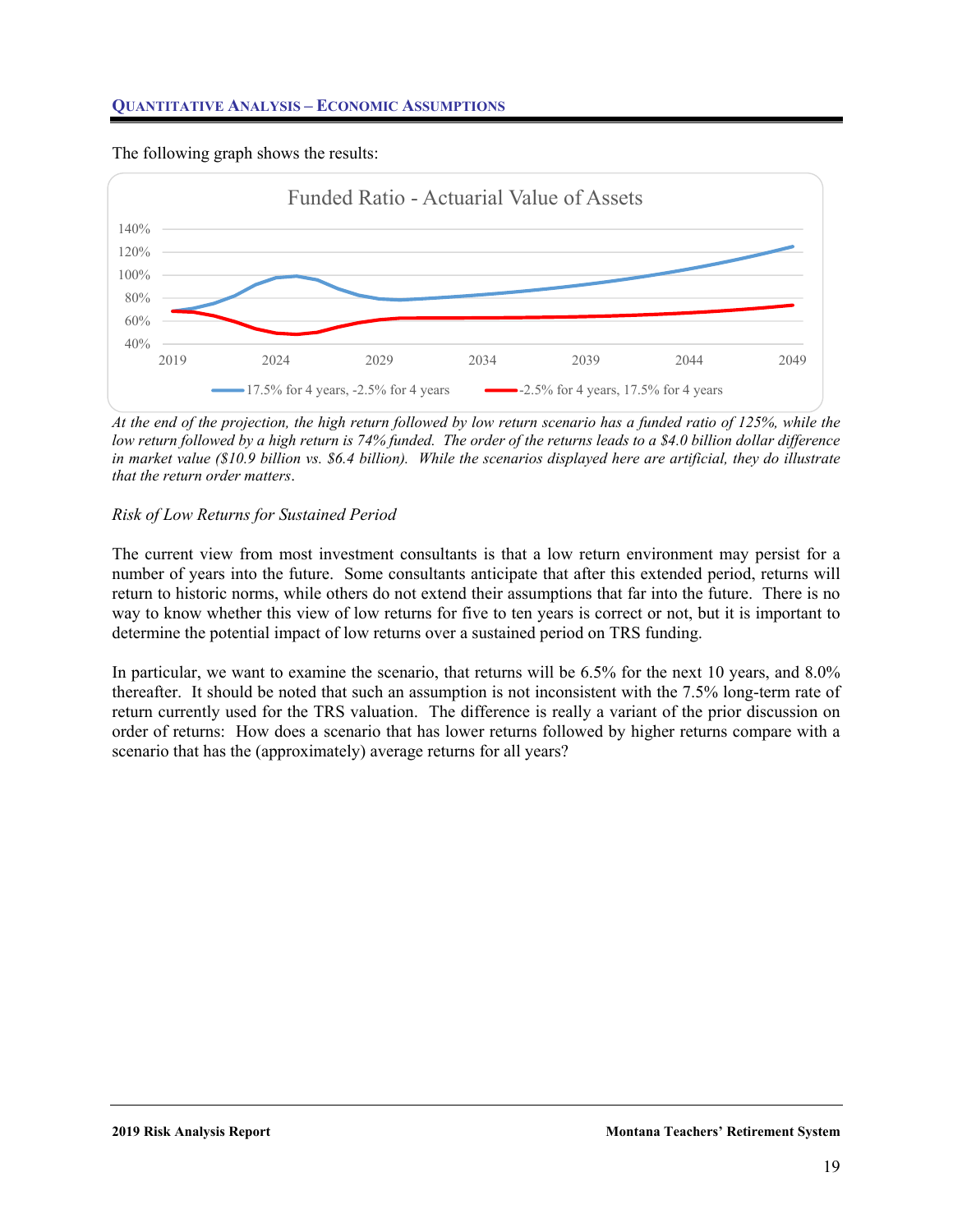

The following graphs shows the impact of low returns on the funded ratio of TRS. In each case, the scenario (6.5% for 10 years, 8.0% thereafter) is compared with the baseline scenario of 7.5% for all years.



*In this scenario, the low returns for the next 10 years reduce the funded ratio until 2030. The gap is greatest, reaching a 17.0% difference (97.6% funded vs. 114.6% funded, reflecting a UAAL difference of \$206 million).* 

While this scenario will not happen exactly as modeled, if the average returns over the next 10 years are around 6.5% and then the average returns increase to 8.0%, similar patterns as these will emerge. It should be stressed, however, that this is only one plausible scenario and there is not universal consensus on return expectations.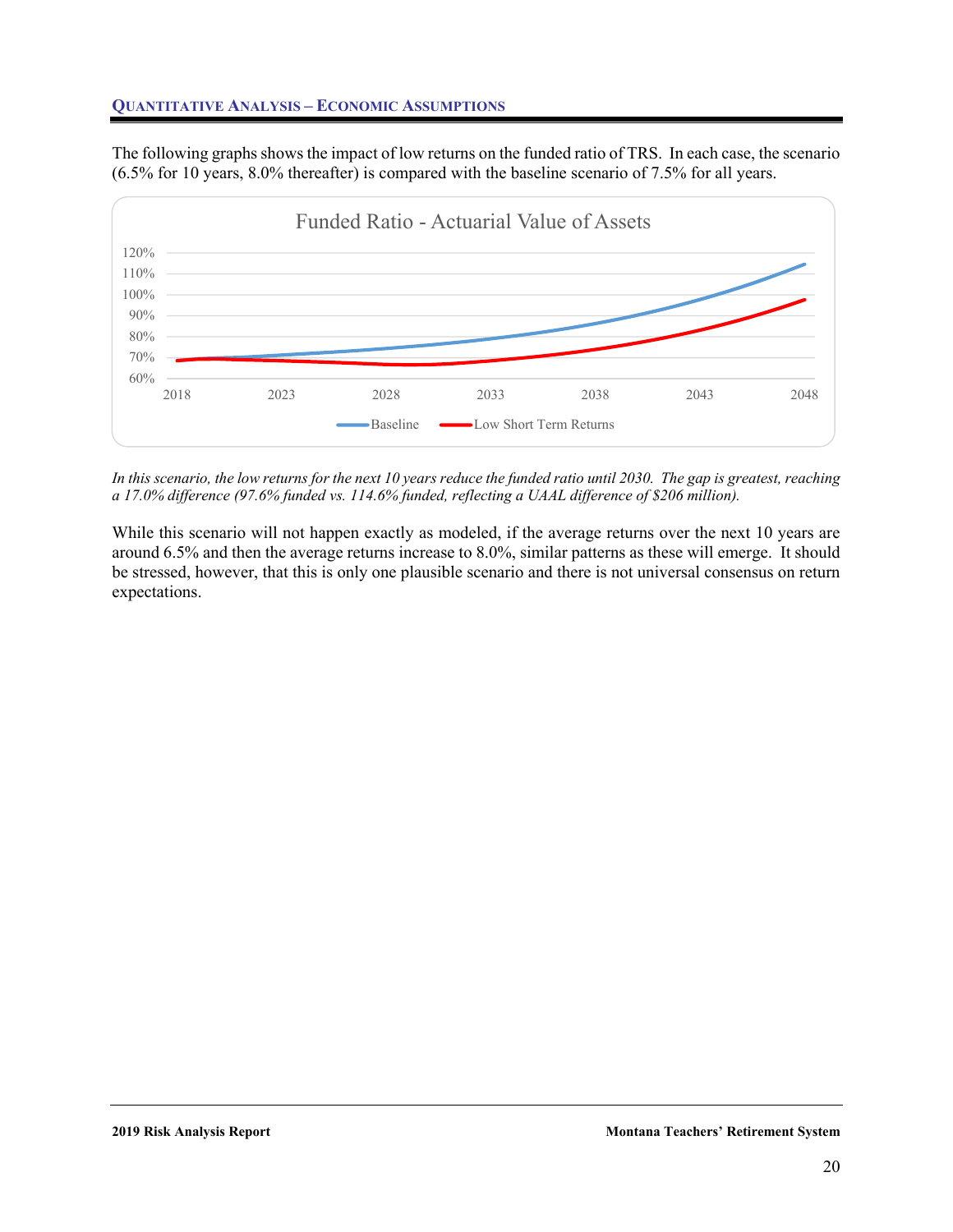

## *Risk of Shock in a Single Year*

From late 2007 through early 2009, the financial markets crashed both in the U.S. and abroad resulting in the most impactful loss due to investment return ever experienced by TRS. The return on the market value of assets for FY 2009 was -20.8% and this single year dropped the funded status on a market value basis by more than 20%. Like many other systems around the country, TRS and the State of Montana responded with changes in the benefit structure. Coupled with the financial market recovery, significant progress has been made in improving the situation.

Even with TRS' current Contribution Rate Funding Policy and the progress made toward improving the funding, there is still risk from another shock of this magnitude in a single year. The impact of such an event would be different depending on when it occurs. As the System matures and assets grow in comparison to payroll (increasing the asset volatility ratio), severe investment declines will have a greater impact on the actuarial contribution rate.

To study the impact of a similar shock, we modeled a repeat of 2009 with its -20.8% return in FY 2019, but 7.5% returns in every other year. In particular, this analysis assumes that the market bounce-back that followed Fiscal Year 2009 is not repeated.

This scenario, as presented, reflects a compound return over the thirty year period of about 6.4%. Market crashes have been historically followed by significant rebounds in the following few years that have recovered significant portions of the losses. TRS and its stakeholders have a history of addressing significant problems by making changes in the benefit provisions and/or funding mechanism. This is not to minimize the risk of a shock. Rather, it is a reminder that the risk can be addressed in multiple ways.

Because there has been a tendency for severe drops in the financial markets to be followed by a market rebound, another graph is shown that includes a third scenario which repeats the shock experienced in 2009, but then reflects the actual returns recognized by TRS for fiscal years 2010 through 2019. In other words, the returns modeled for 2021 up to 2030 are the actual returns observed from 2010 through 2019. For 2030 and beyond, a 7.5% return was assumed to occur.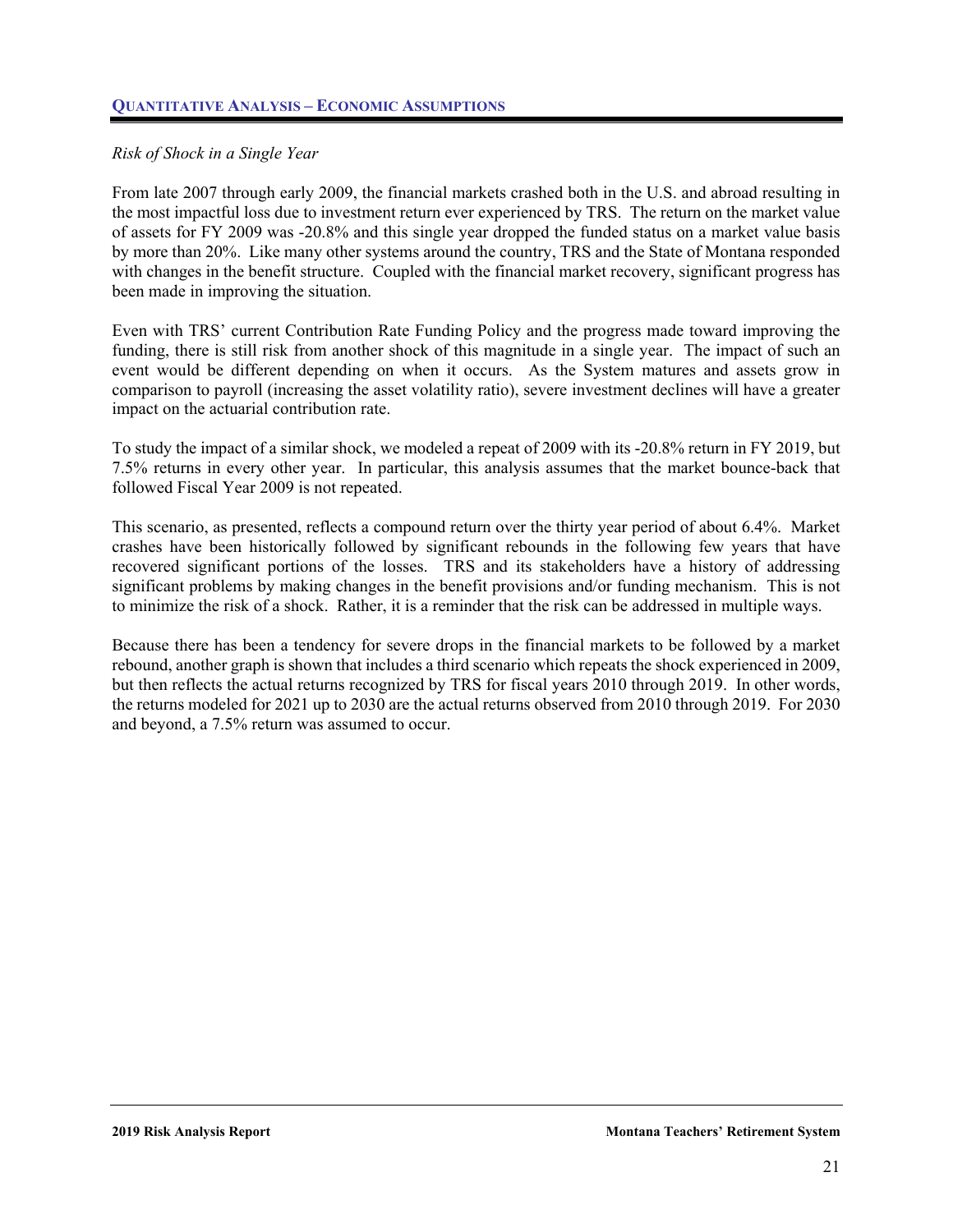

These graphs illustrate that some, but not all, of the damage following a very significant market downturn can be mitigated by the tendency of financial markets to recover.



*In this scenario, the funded ratio drops significantly in the initial years. Note that this graph is based on the actuarial value of assets, so the smoothing mechanism delays the recognition of the return over several years. The funded ratio gradually declines over the projection period.* 



*The black line shows that the recovery in the financial markets helps to reverse the declining funded ratio but still does not produce an ideal result in which the funded ratio improves significantly.*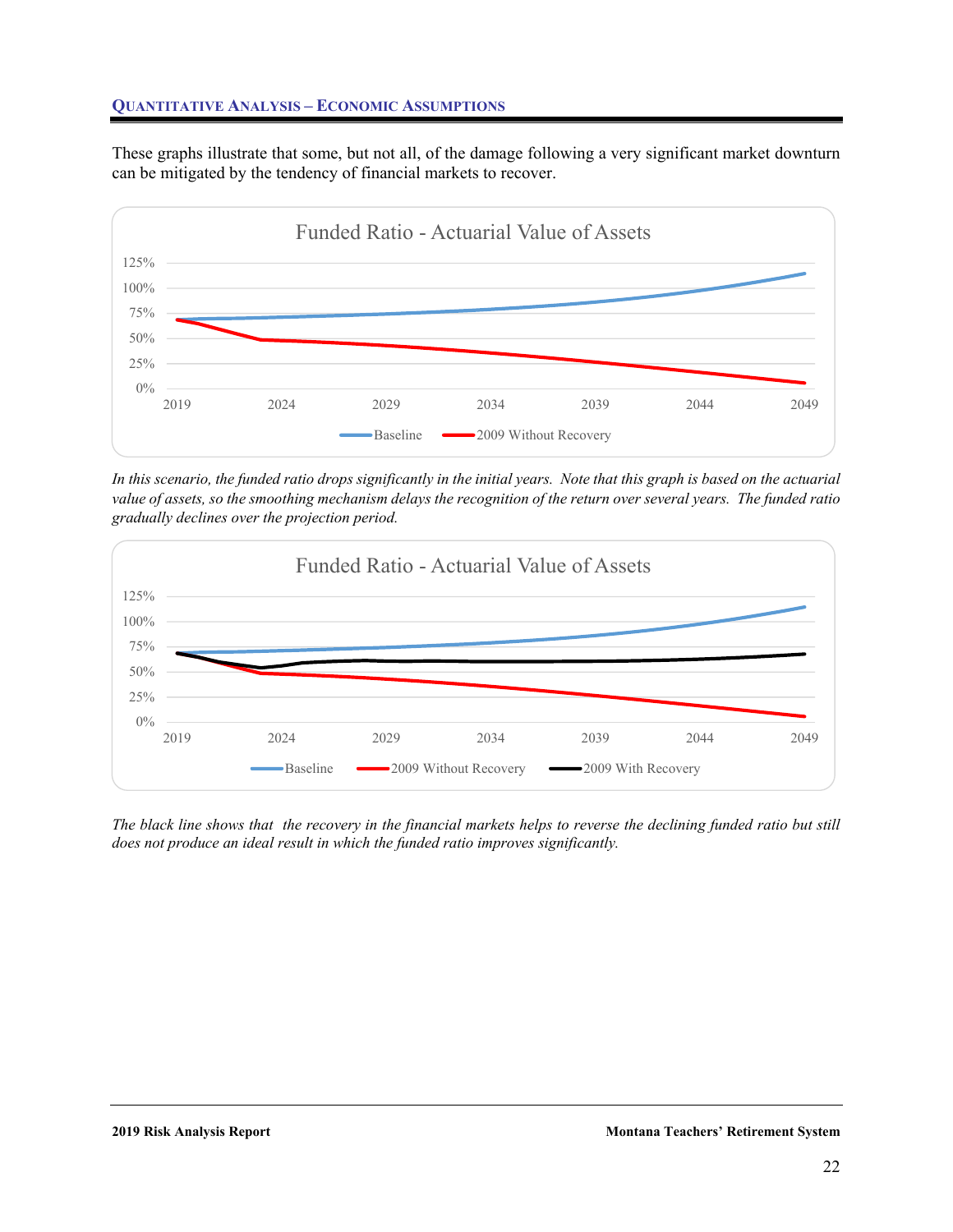

The table below illustrates the market value investment returns that occurred over the most recent 20 year period ended June 30, 2019.

| Year                    | <b>Market</b><br>Return | Year                      | <b>Market</b><br>Return |
|-------------------------|-------------------------|---------------------------|-------------------------|
| $7/1/1999$ to 6/30/2000 | 7.80%                   | $7/1/2009$ to 6/30/2010   | 12.87%                  |
| $7/1/2000$ to 6/30/2001 | $-5.09\%$               | $7/1/2010$ to 6/30/2011   | 21.67%                  |
| $7/1/2001$ to 6/30/2002 | $-7.26\%$               | $7/1/2011$ to 6/30/2012   | 2.21%                   |
| $7/1/2002$ to 6/30/2003 | 6.16%                   | $7/1/2012$ to 6/30/2013   | 12.94%                  |
| $7/1/2003$ to 6/30/2004 | 13.31%                  | $7/1/2013$ to 6/30/2014   | 17.09%                  |
| $7/1/2004$ to 6/30/2005 | $8.04\%$                | $7/1/2014$ to 6/30/2015   | 4.57%                   |
| $7/1/2005$ to 6/30/2006 | 891%                    | $7/1/2015$ to 6/30/2016   | 2.08%                   |
| 7/1/2006 to 6/30/2007   | $17.64\%$               | $7/1/2016$ to $6/30/2017$ | 11.92%                  |
| 7/1/2007 to 6/30/2008   | $-4.88\%$               | 7/1/2017 to 6/30/2018     | 8.82%                   |
| 7/1/2008 to 6/30/2009   | $-20.80\%$              | 7/1/2018 to 6/30/2019     | 5.69%                   |

The graph below illustrates the impact on the TRS funded ratio if the returns noted above beginning with the plan year ended June 30, 2000 were repeated over the next 20 years. As you can see the result is not ideal as the funded ratio declines with some improvement up to July 1, 2028, beyond which the funded ratio declines without improvement.

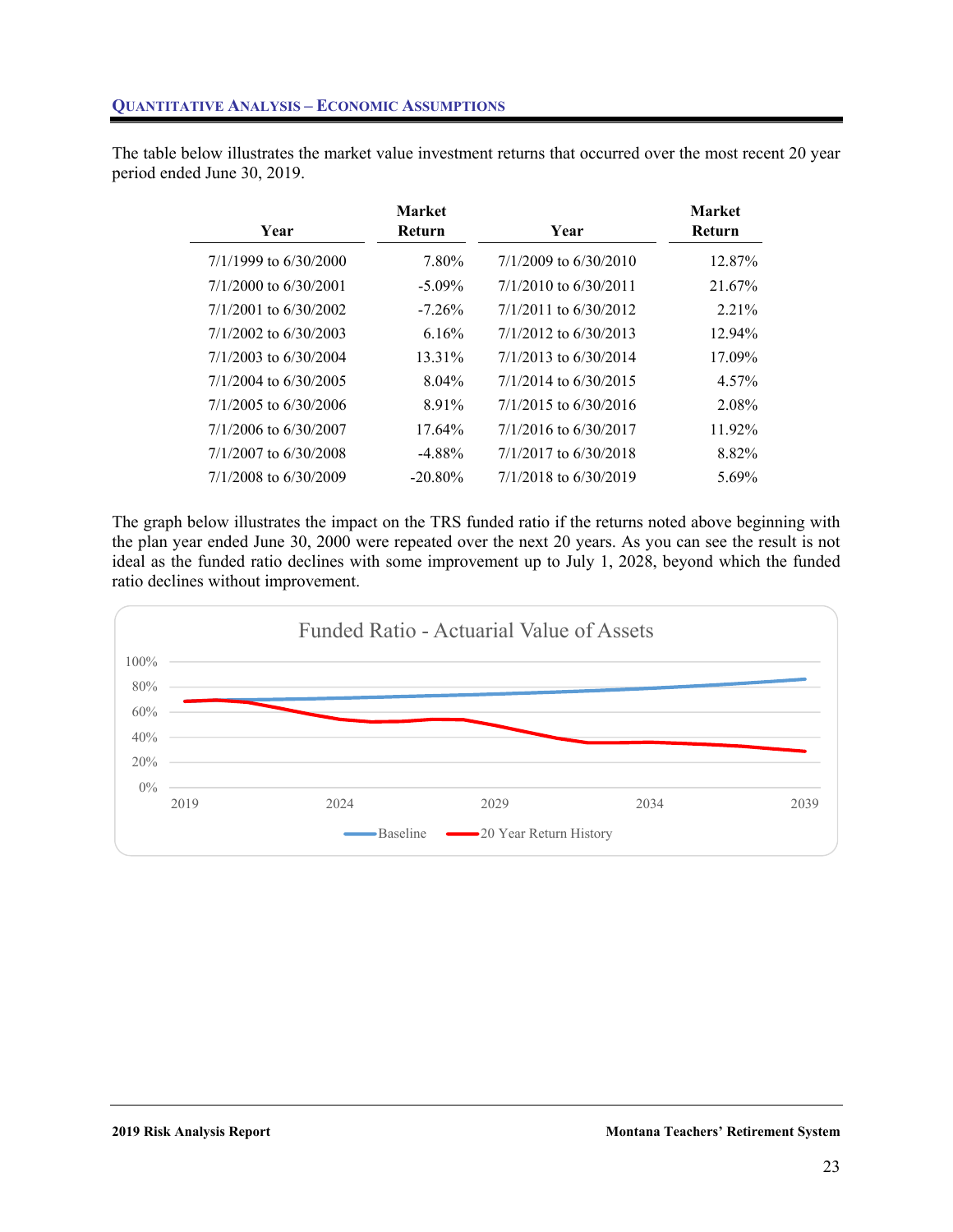

The graph below illustrates the impact on the TRS funded ratio if the returns noted on the previous page beginning with the plan year ended June 30, 2000 were repeated over the next 20 years, with one change, The impact of the great recession for the year ended 2009 is limited to 0% investment return instead of the actual return on the market value of -20.80%. As you can see the funded ratio declines and stabilizes at 50%.



# **Sensitivity Analysis**

The valuation results are sensitive to the set of economic assumptions used to estimate the System's liabilities. In all scenarios considered thus far, the baseline results are those based on the assumption that all of the current actuarial assumptions (those used in the June 30, 2019 actuarial valuation) will be met in the future. To illustrate the sensitivity of the valuation results to different investment return assumptions, we have modeled the results if the investment return assumption is changed incrementally from 7.50% to 6.50%, with no other change in the set of economic assumptions. These illustrations further reflect that the assumed rate of return is earned in all years.



*As would be expected, the 7.5% assumption has the highest funded ratio, largely because the liabilities are the lowest and the assets grow at the highest rate. Conversely, the 6.5% assumption is the lowest.*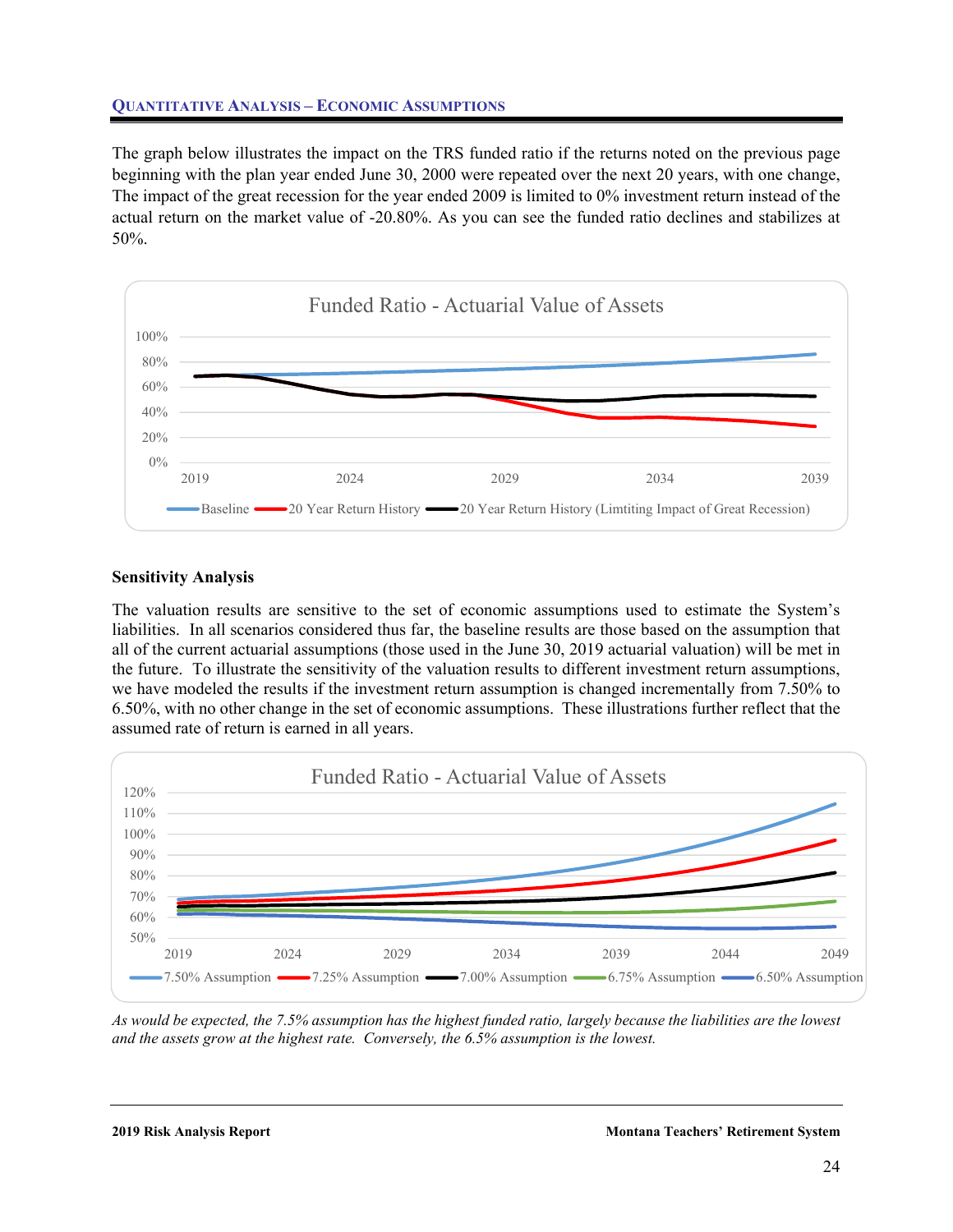

Another way to perform sensitivity analysis is to look at how results would unfold if the assumptions remain unchanged, but actual experience varies. Of course, in reality, the assumptions would eventually be updated to reflect actual experience, so this type of analysis is useful only when shorter periods of time are considered. In the following charts, rates of return from 5.0% to 8.0% are considered. The impact is shown using a "heat map" in which the results are color coded from green (most favorable) to red (least favorable) to help visually show trends.

In this analysis, the current investment return assumption is not changed, but the impact of differing actual returns over the next ten years is studied.

|          |      |      |      |      |      | Tungu Katio at July 1 valuation |      |      |      |      |      |
|----------|------|------|------|------|------|---------------------------------|------|------|------|------|------|
|          | 2019 | 2020 | 2021 | 2022 | 2023 | 2024                            | 2025 | 2026 | 2027 | 2028 | 2029 |
| $5.00\%$ | 69%  | 69%  | 69%  | 67%  | 66%  | 65%                             | 63%  | 62%  | 60%  | 58%  | 56%  |
| 5.25%    | 69%  | 69%  | 69%  | 68%  | 66%  | 65%                             | 64%  | 63%  | 61%  | 60%  | 58%  |
| 5.50%    | 69%  | 69%  | 69%  | 68%  | 67%  | 66%                             | 65%  | 64%  | 62%  | 61%  | 60%  |
| 5.75%    | 69%  | 69%  | 69%  | 68%  | 67%  | 67%                             | 66%  | 65%  | 64%  | 63%  | 61%  |
| $6.00\%$ | 69%  | 69%  | 69%  | 68%  | 68%  | 67%                             | 66%  | 66%  | 65%  | 64%  | 63%  |
| $6.25\%$ | 69%  | 69%  | 69%  | 69%  | 68%  | 68%                             | 67%  | 67%  | 66%  | 66%  | 65%  |
| $6.50\%$ | 69%  | 69%  | 69%  | 69%  | 69%  | 69%                             | 68%  | 68%  | 68%  | 67%  | 67%  |
| $6.75\%$ | 69%  | 69%  | 69%  | 69%  | 69%  | 69%                             | 69%  | 69%  | 69%  | 69%  | 69%  |
| $7.00\%$ | 69%  | 69%  | 70%  | 70%  | 70%  | 70%                             | 70%  | 70%  | 70%  | 70%  | 71%  |
| 7.25%    | 69%  | 69%  | 70%  | 70%  | 70%  | 71%                             | 71%  | 71%  | 72%  | 72%  | 72%  |
| 7.50%    | 69%  | 70%  | 70%  | 70%  | 71%  | 71%                             | 72%  | 72%  | 73%  | 74%  | 74%  |
| 7.75%    | 69%  | 70%  | 70%  | 70%  | 71%  | 72%                             | 73%  | 74%  | 74%  | 75%  | 76%  |
| $8.00\%$ | 69%  | 70%  | 70%  | 71%  | 72%  | 73%                             | 74%  | 75%  | 76%  | 77%  | 78%  |

# Funded Ratio at July 1 Valuation

The yellow that predominates the left side of the charts indicates that the system is starting from a position that is comparatively in the middle of the outcomes. Higher returns lead to higher funded ratios, indicated by the green color in the lower right, while lower returns lead to lower funded ratios, as indicated in the red in the upper right.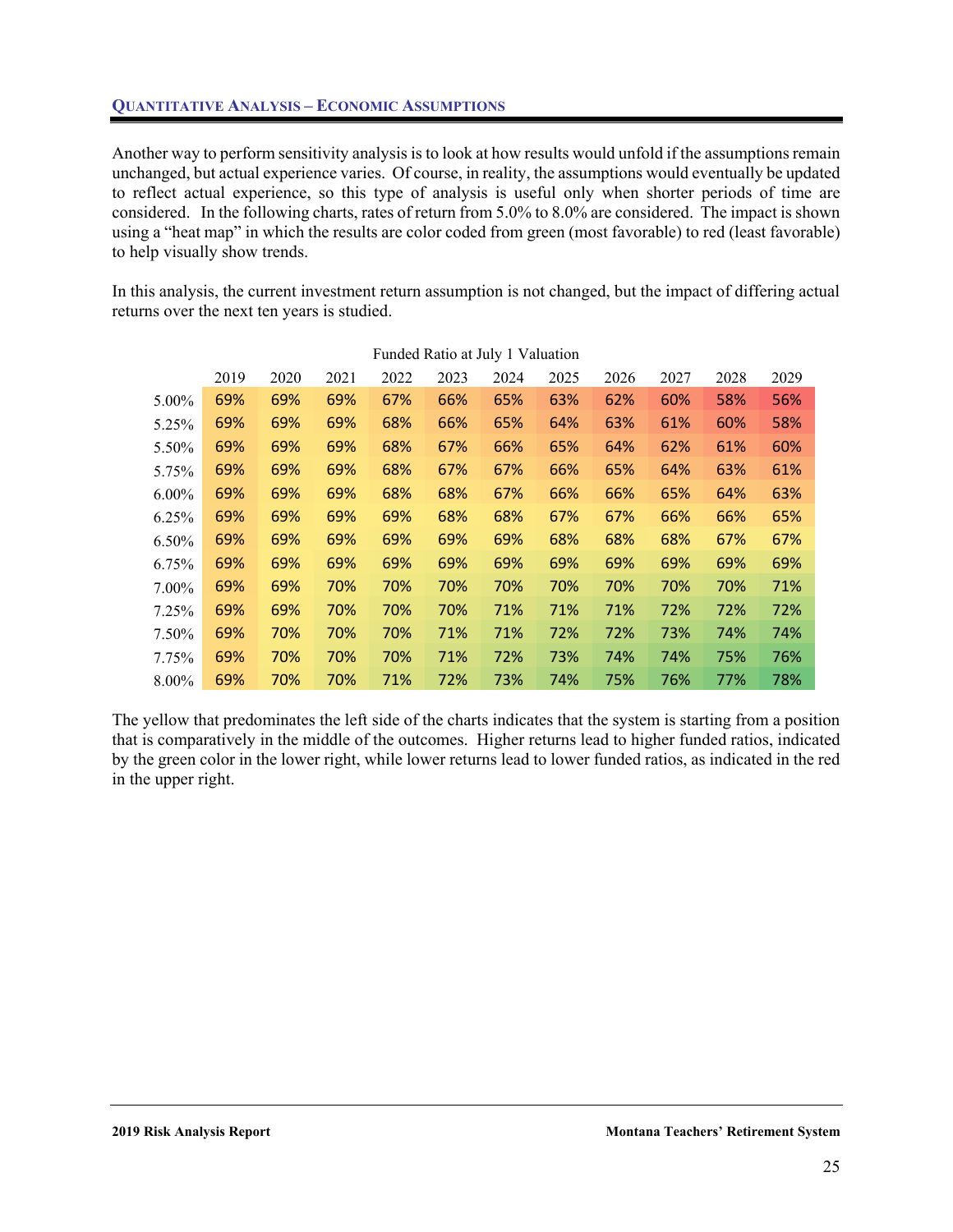

# *Variability of Returns – Stochastic Modeling*

Deterministic modeling is helpful to compare different scenarios, which can lead to a better understanding of the funding dynamics of the system. Missing in this analysis is an understanding of the likelihood of various scenarios and the plausible range of outcomes from the anticipated volatility associated with the asset allocation. These issues are handled with the more robust approach of stochastic modeling, in which investment performance is varied, based on the expected distribution of portfolio returns. Rather than obtaining a single result, this approach develops the results for many plausible scenarios, so that the distribution of outcomes can be considered.

For this modeling, we generated 1,000 30-year scenarios based on the expected return and standard deviation of the TRS's portfolio. For each simulation, the asset, liabilities, and actuarial contribution rate were modeled for the next 30 years.

The chart below is based on a survey of capital market assumptions. We utilize those assumptions to produce the percentile ranks of expected returns over 30 years. Focusing on the longer time spans, the analysis indicates that over the next 30 years there is a 25% chance that the cumulated rate of return will be below 6.29% and a 25% chance it will be above 8.86%. In other words there is a 50% chance the cumulative market returns over the next 30 years will be between 6.29% and 8.86%.

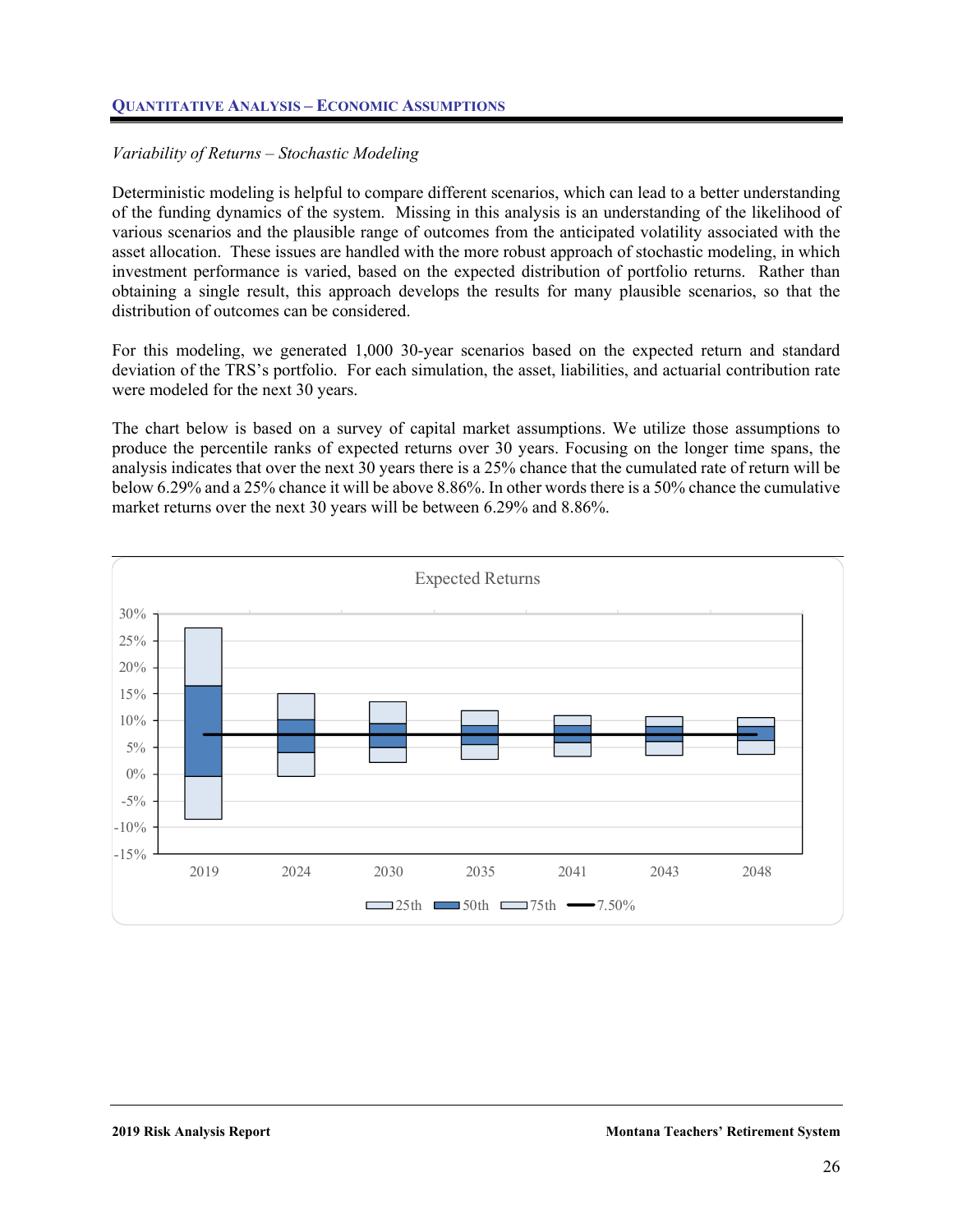

## **Probability of Low Funding Ratios**

Because of issues such as asset liquidity and the ability to withstand severe market volatility, low funded ratios are a concern. Consequently, understanding the likelihood of the occurrence of a low funded ratio can be helpful to those responsible for the plan. The following tables show the probability of being below a given level during the specified period.

|               | Ratio $\leq 40\%$ | Ratio $\leq 50\%$ | Ratio $\leq 60\%$ | Ratio $\leq 70\%$ | Ratio $\leq 80\%$ |
|---------------|-------------------|-------------------|-------------------|-------------------|-------------------|
| $2019 - 2029$ | 3%                | $9\%$             | 18%               | 52%               | $76\%$            |
| $2019 - 2039$ | $1\%$             | $8\%$             | 27%               | 49%               | 65%               |
| $2019 - 2049$ | $7\%$             | 23%               | 30%               | 46%               | 59%               |

It is important to note that these are probabilities of the event occurring at any point during the period. There are scenarios in which the first few years may have low investment returns, leading to a low funded ratio, but due to strong investment returns in later years, the funding ratio after 10 or 15 years may be over 100%. Nonetheless, such scenarios would count in this table as an occurrence of a low funded ratio.

In general, there is a 30% chance that the funded ratio will decline below 60% over the next 30 years, and about a 46% chance that it will drop below 70%. However, there is a 59% chance the funded ratio remains below 80% in the next 30 years.

#### **Distributions of Outcomes**

To this point, the discussion of stochastic modeling has focused on the probability of selected outcomes. It can also be useful to examine the distribution of outcomes for insight into the risk associated with investment returns. The following charts show the distribution for the next 30 years of the funded ratio. The darker blue lines represent the range between the 25<sup>th</sup> and 75<sup>th</sup> percentiles, or the middle 50% of results. A lighter blue line in the middle of the blue portion indicates the median  $(50<sup>th</sup>$  percentile) result. The results indicate that in ten years, the probability of outcomes is 50% that the funded ratio will range from 54% to 94% with a median result of 72%.

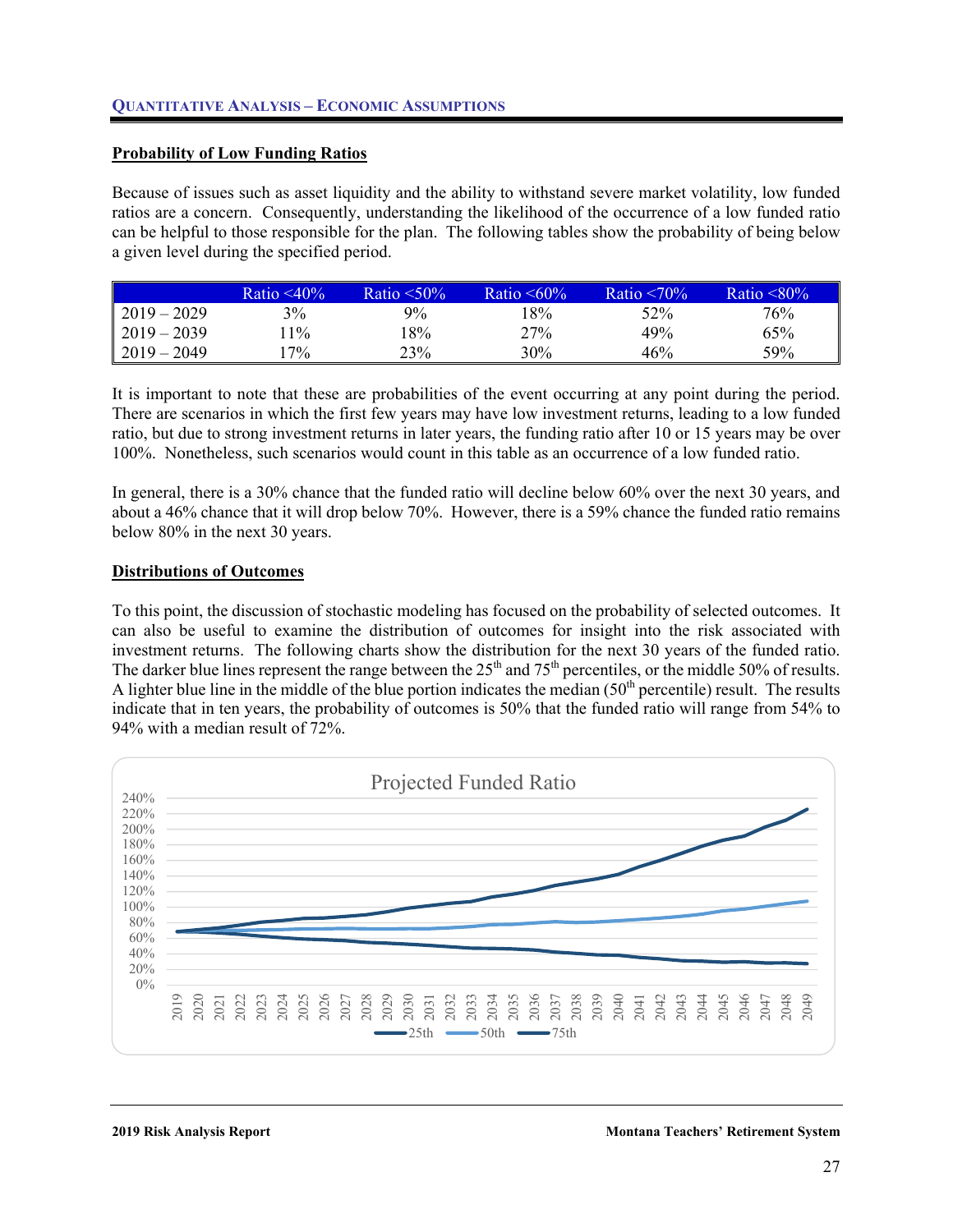

In light of recent events, we have also modeled a stochastic scenario in which the first years return on the market value of assets is 0%. As with the previous example, the following charts show the distribution for the next 30 years of the funded ratio. The darker blue lines represent the range between the  $25<sup>th</sup>$  and  $75<sup>th</sup>$ percentiles, or the middle 50% of results. The lighter blue line in the middle of the blue lines indicates the median (50<sup>th</sup> percentile) result. In the previous result, in ten years, the probability is 50% that the funded ratio will range between 94% and 54%, with a median result of 72%. By setting the first year return with a value of 0% followed by the stochastic process, in ten years, the probability is 50% that the funded ratio is between 81% and 48%, with a median result of 64%. A lighter blue line in the middle of the blue portion indicates the median  $(50<sup>th</sup>$  percentile) result.

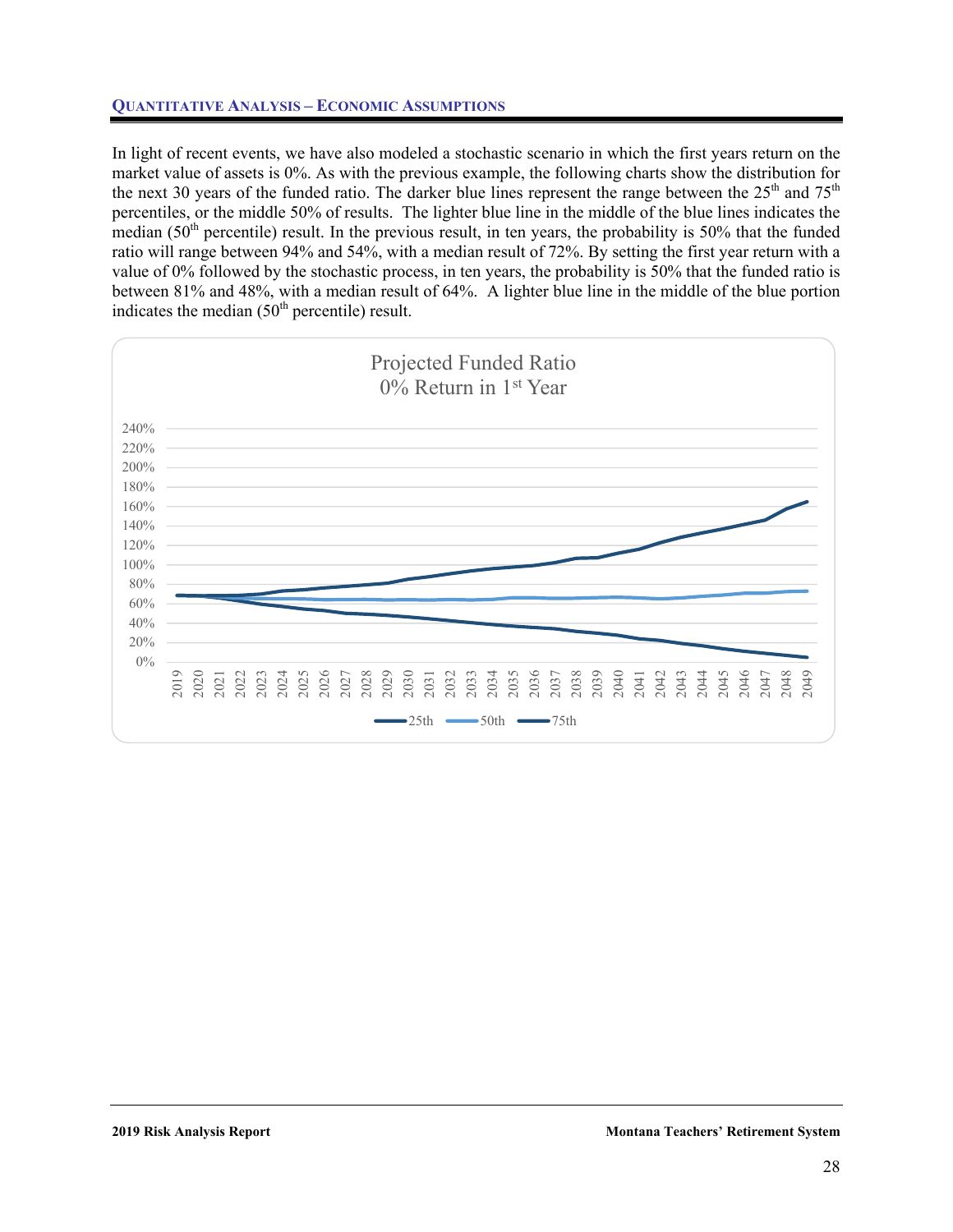

In order to highlight the differences between the layered amortization approach we have stochastically modeled the actuarial determined contributions and the funded ratio of the System under the 20 and 30 year amortization methods. As with the previous examples, the darker blue lines represent the range between the 25<sup>th</sup> and 75<sup>th</sup> percentiles, or the middle 50% of results. The lighter blue line in the middle indicates the median (50<sup>th</sup> percentile). The black line shows the current projected employer contributions from all sources. The first thing you will notice is under the layered amortization method, the actuarial determined contribution fluctuates based on the most recent actuarial experience. If the experience is positive, the actuarial determined contributions will decrease. On the contrary, if the actuarial experience is negative, the actuarial determined contribution will increase. This adjustment happens faster under the shorter amortization period, resulting in a much greater range of results. The advantage of this approach is that the contribution can adjust quickly to reflect recent experience.



*Under the 30 Year Layered Amortization method, in ten years, the probability is 50% that the actuarial determined*  employer contribution will range from 10% of payroll to 23% of payroll. The median (50<sup>th</sup> Percentile) actuarial *determined contribution is 17% of payroll*.



*Under the 20 Year Layered Amortization method, in ten years, the probability is 50% that the actuarial determined employer contribution will range from 11% of payroll to 29% of payroll. The median (50<sup>th</sup> Percentile) actuarial determined contribution is 21% of payroll. In general the 20 year layered amortization method is more costly in the short term because the amortization period is shorter.*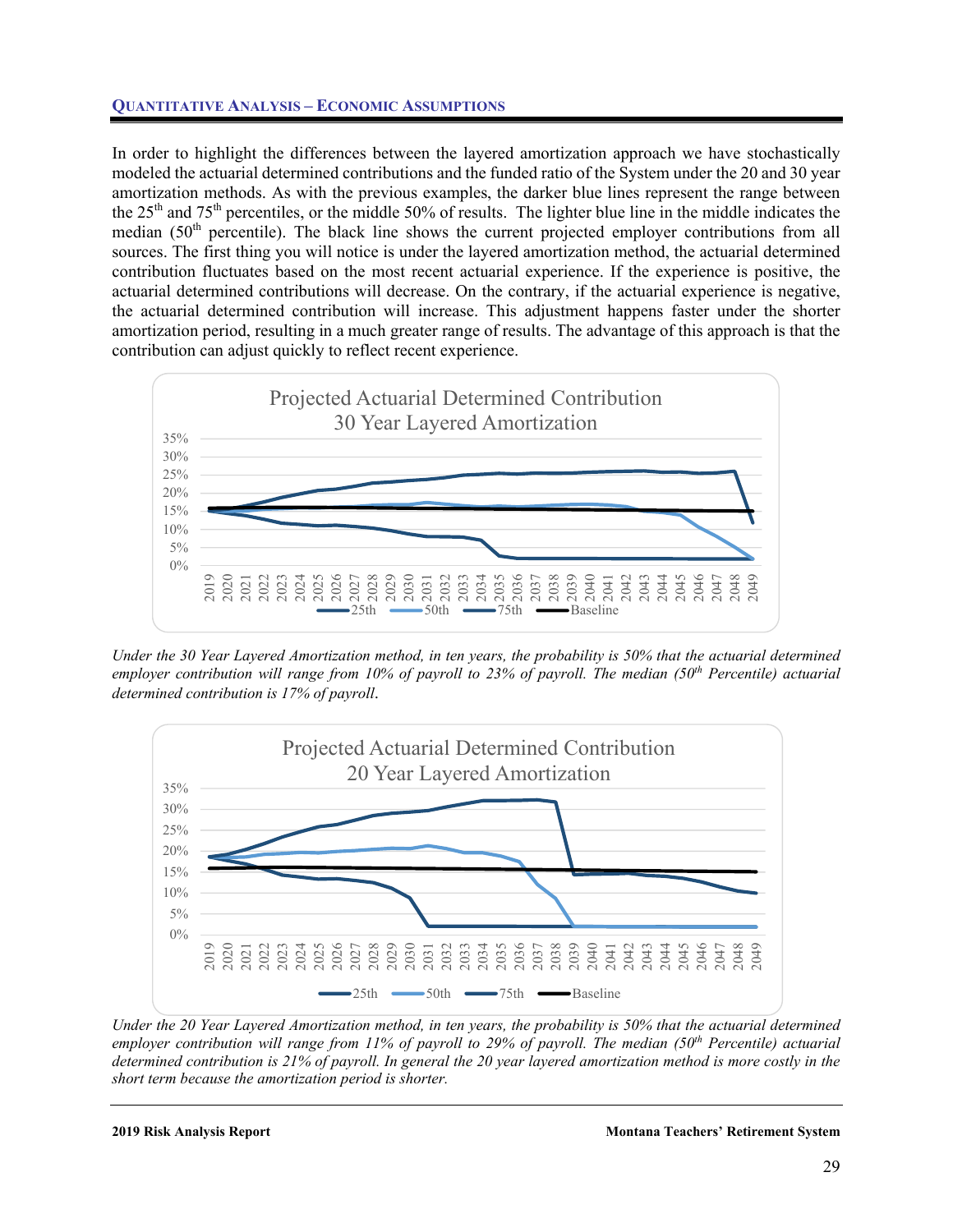

The chart below illustrates the projected funded ratio of the System using the 30 year and 20 year amortization methods. The first thing to notice is that the range of funded ratios increase over the 30 year projection period regardless of the actuarial experience of the System. This is a direct result of the annual adjustments made to the actuarial determined contribution. As with the previous examples, the darker blue lines represent the range between the  $25<sup>th</sup>$  and  $75<sup>th</sup>$  percentiles, or the middle 50% of results. The lighter blue line in the middle indicates the median  $(50<sup>th</sup>$  percentile).



*Based on the 30 year layered amortization method, in ten years, the probability is 50% that the funded ratio will range between 56% and 87%. The median (50<sup>th</sup> Percentile) funded ratio is 70%.* 



*Based on the 20 year layered amortization method, in ten years, the probability is 50% that the funded ratio will range between 63% and 94%. The median (50<sup>th</sup> Percentile) funded ratio is 77%. The better result under the 20 year layered approach is driven by the shorter amortization period compared to the 30 year amortization method.*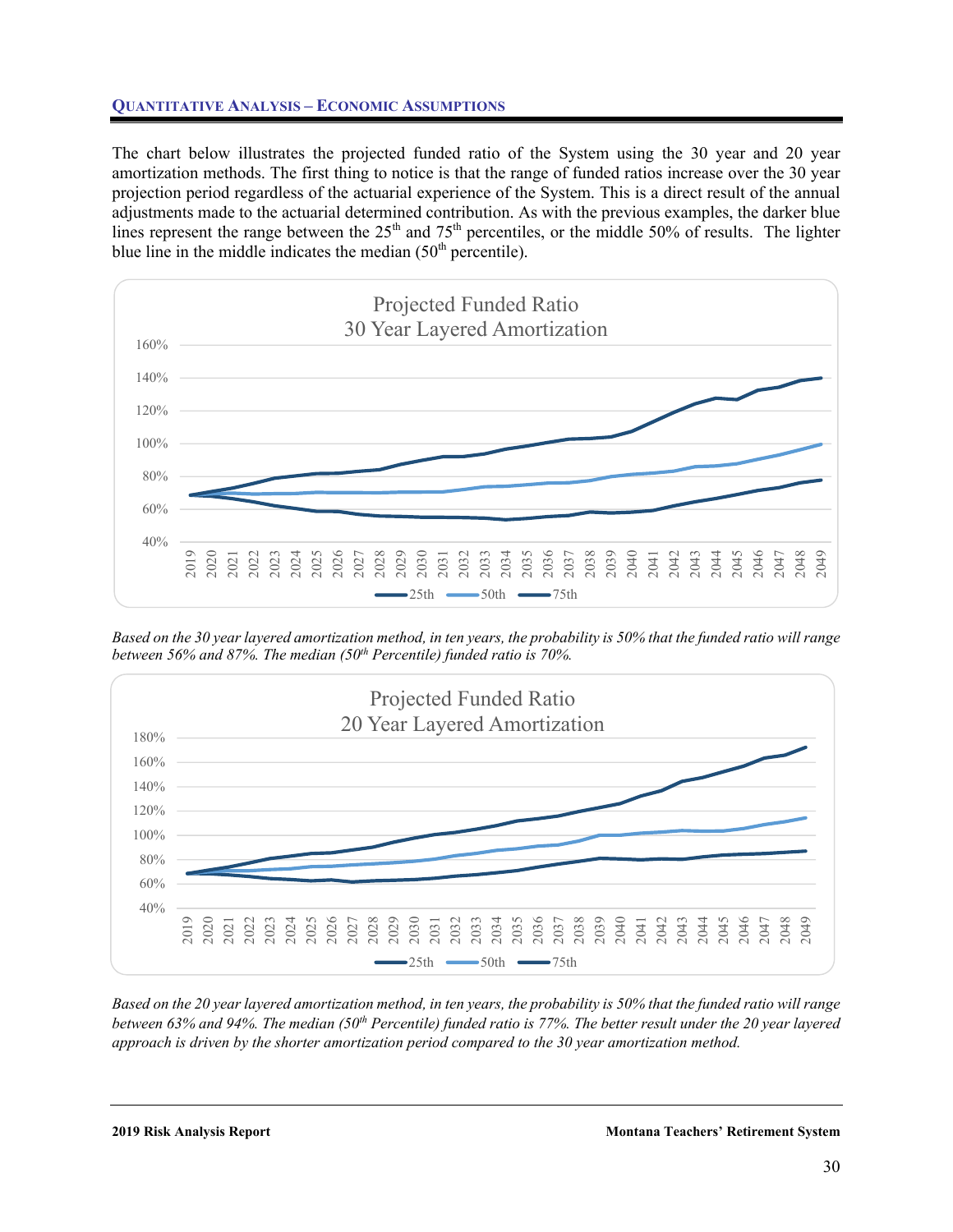

In conjunction with the layered amortization methods, we have also modeled a stochastic scenario in which the first years return on the market value of assets is 0%. As with the previous example, the following charts show the distribution for the next 30 years of the required employer contributions. The darker blue lines represent the range between the 25<sup>th</sup> and 75<sup>th</sup> percentiles, or the middle 50% of results. The lighter blue line in the middle of the blue lines indicates the median  $(50<sup>th</sup>$  percentile) result. The black line indicates the current employer contributions from all sources as a percentage of payroll.



*Under the 30 Year Layered Amortization method, in ten years, the probability is 50% that the actuarial determined employer contribution will range from 13% of payroll to 25% of payroll. The median (50th percentile) actuarial determined contribution is 19% of payroll.* 



*Under the 20 Year Layered Amortization method, in ten years, the probability is 50% that the actuarial determined employer contribution will range from 16% of payroll to 31% of payroll. The median (50th percentile) actuarial determined contribution is 24% of payroll.* 

#### **2019 Risk Analysis Report Montana Teachers' Retirement System**